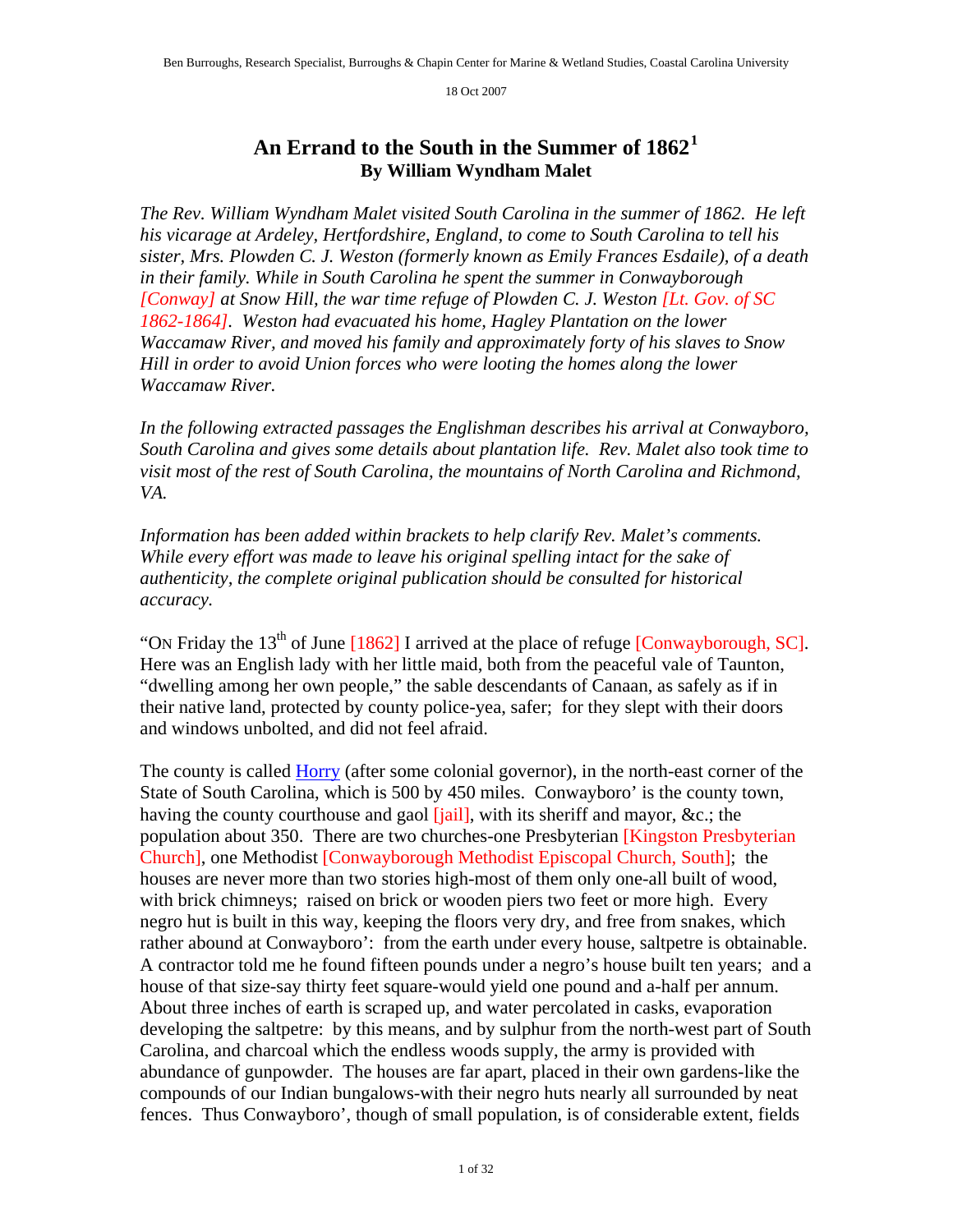lying between some of the houses. The court-house and gaol *[jail]* are of brick, the former having the usual facade of Doric pillars. Evergreen oaks [Live Oaks] cast their welcome shade in all directions; fig-trees and vines cool the houses; peach orchards yield their delicious fruit. The treatment for these peach-trees is very simple; viz., baring the roots in winter, and just before spring covering them with a coat of ashes and then with earth: with this they beat any wall-fruit I ever saw in England. The gardens produce abundance of tomatos, okras, egg-plants, &c. Tomatos in soup and stewed are the standard dish; and they are also eaten as salads.

Every house was full; many refugees from the coast about George-Town, fifty miles distant, having obtained lodgings. The house I came to is on a bluff [Snow Hill], looking over a "branch" [Kingston Lake] of the Wakamaw river: the negroes' huts formed quite a little hamlet of itself, the number of souls being forty; these buildings being ready, besides stabling, &c. for four horses, and about fifty acres of land, made it convenient for Mrs. Weston's purpose, whose plantation [Hagley] too was within a drive, about fortytwo miles down the river, where 350 negroes used to be employed; but a fresh estate of 800 acres was just bought about 300 miles inland, to which 150 were removed by rail. Never did I see a happier set than these negroes. For six months had this lady been left with them alone. Her husband's regiment [10th S.C. Vols. Infantry Regiment] had been ordered to the Mississippi, about 1000 miles west. In this army the officers are all elected; the men of each company choose the lieutenants and captains, and the captains choose the field-officers from themselves, the colonel appointing his adjutant. This gentleman had procured Enfield rifles from England for  $120$  men of his regiment, the  $10<sup>th</sup>$ South Carolina, before the Queen's proclamation came out, and cloth for their clothing, but he himself served for several months as a private: he has since refused promotion beyond captain. All his ambition is with his company, which is said to be a pattern of discipline and dash-indeed the whole regiment commanded by Lieutenant-Colonel [Arthur M.] Manigault is General [Braxton] Bragg's "pet regiment." The negro servants watched for tidings from their master by the tri-weekly mails as anxiously as their mistress. This gentleman, and some other masters, deemed it the best policy to be open with their negroes, and let them know the real cause of the war; and that probably the Abolitionists would try and induce them to desert. On the  $30<sup>th</sup>$  December [1861] this Mr. Weston appointed a special prayer and fast-day at his plantation church [St. Mary's], and after service addressed the negroes, previous to his leaving for the House of Representatives, of which he was a member (elected for George-Town). Not only women, but the men wept: they said they would never leave him-they loved their "massa and missis;" and not one of them has left. Lately two Southern gentlemen, on their way to George-Town, met one of them, and pretending to be Yankees, to try the man, asked him if he would go with them to the United States fleet, and be free. He asked, how he could leave his master and mistress?-"No! he would never do that!" Fifteen negroes were bringing up a "flat" (i.e., a river barge) load of rice to Conwayboro'; en route they heard of the approach of some Yankee gunboats, when they ran the flat up a creek till they were clear away, and then continued their course. They declared they would have swamped the flat and its cargo, if the Yankees had discovered it, and would themselves have taken to the swamps, where no white man could follow them: 300 barrels of rice were thus brought up and sold by Mrs. Weston, at the Boro' [Conwayborough], for eleven and a-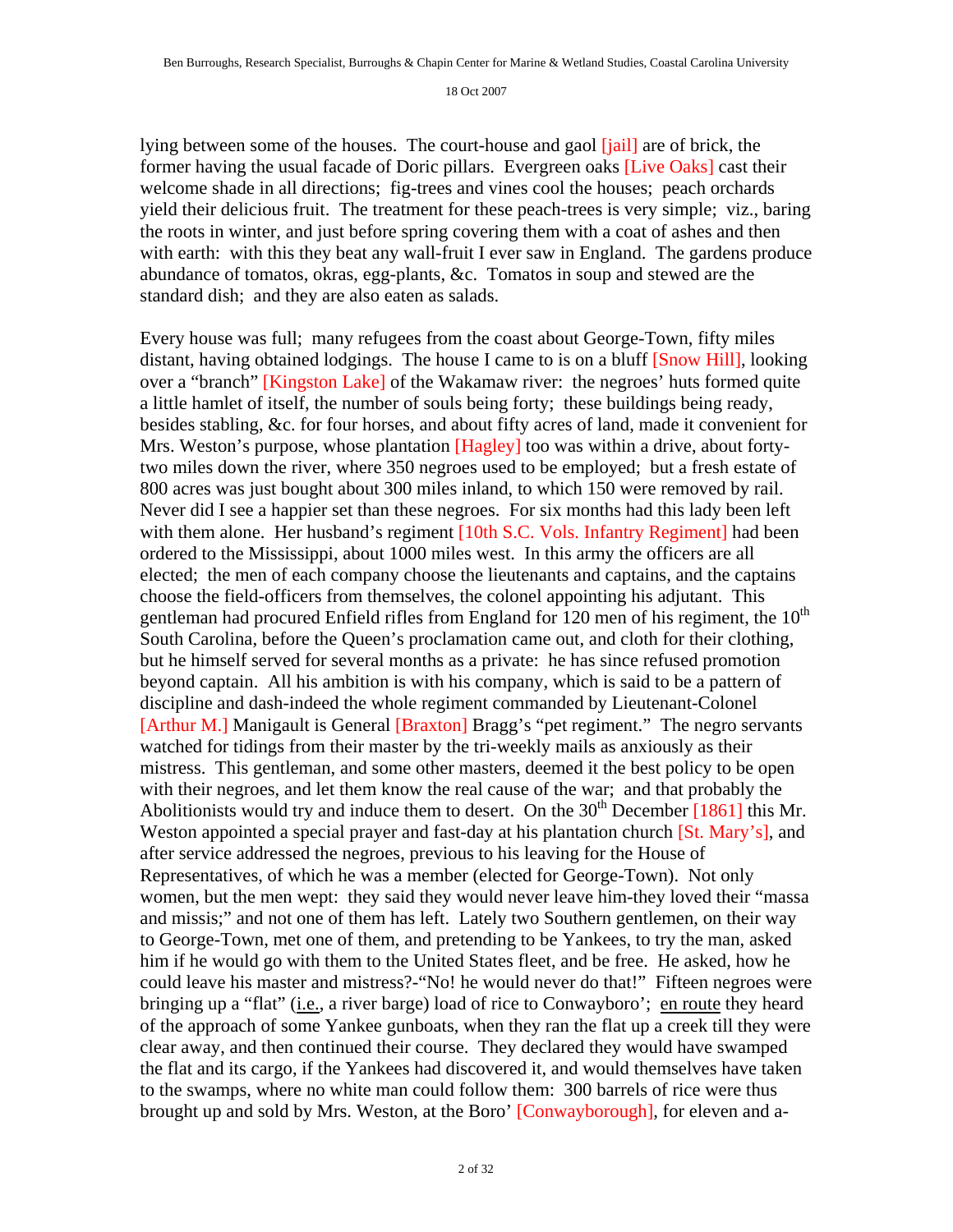half dollars a barrel (the half-dollar going for commission) retail to the inhabitants; the usual price before the war being sixteen to eighteen dollars, and from four to six dollars a cwt.; for this boon the neighborhood was most grateful.

Now I hear the sounds peculiar to this region, the land of sand, of woods, of "branches," of creeks, and swamps: - the hollow bark of the crocodile; the bellowing of the bullfrog, all night long-the note of summer, just as the cuckoo's is in England; also, breaking the silence of the night, the mourn-ful cry of the "whip-poor-will." I had feared, from this latitude being about that of Morocco, it would be too hot for singing-birds; but, on the contrary, the mocking-bird, plain to eye but charming to ear, sent forth its varied song by night and by day; the nightingale's notes at night, and the thrush and the blackbird's warble by day. Some told me they imitate caterwauling, but I was glad not to hear that phase of their song. It is a plain bird, having black, brown, and white feathers, about the size of our thrush; it is heard everywhere in North and South Carolina and Virginia, and all through the spring and summer. On the  $19<sup>th</sup>$  June [1862] the thermometer at Conwayboro' was 80 degrees at eleven A.M., and 76 degrees at nine P.M.: during the day a heavy thunderstorm echoed through the forests; the wind here blowing over lofty pines, sounds like the wind at sea.

There are seven negro cottages around the bungalow [at Snow Hill]. Mrs. Weston gives out supplies of food weekly, viz., corn flour, rice and bacon, and salt;-molasses, of which they are very fond, is now scarcely to be had; but they have a little, and plenty of honey and milk, and they are well clothed. In all the houses of negroes the boys and girls have separate bedrooms. After dark the court-yard in front of the cottages is illuminated with pine-wood bonfires, which destroy the mosquitoes, and the children dance round the blaze; never a company of negroes, but some one plays a fiddle, and often tambourine or banjo to accompany. Here the coachman, "Prince," is a capital fiddler; his favourite tunes are "Dixie Land" and country dances. Just before bed-time more solemn sounds are heard: the negro is demonstrative in his religion, and loud and musical were heard every evening the hymns, many of them meeting in one of the houses. Remarkable for correctness are their songs, and both men and women's voices mingled in soft through far-sounding harmony. Some old church tunes I recognized. Sometimes they sent forth regular "fugues;" then, after a pause, would come the prayer, offered up by "Jemmy," or some "gifted" man. I could overhear some of the words; e.g. "O Lord, in whose palm of his hand be the waters of the ocean-who can remove mountains-who weighs the earth in a balance-who can still the waves of the storm-who can break the pines of the forest-who givest us a land of rivers of waters-O Jesus! Who died on the cross for us-O forgive us our sins; O help us in this time of trial and need. Protect our massa far away; protect our brothers "Hector" and "Caesar" with him; defend us now we are away from home; defend our friends and relatives at home, &c." All the 350 negroes (except old Pemba, about 70 years of age, who had been brought from Africa, when a little girl) were born on the estate: like Abraham's servants, "born in his own house." The smile and voice of the negroes are most agreeable, and their manners very polite. The names are curious: "Prince," the capital coachman, a regular Jehu, not afraid of any horse, drove me out; his assistant-groom is "Agrippa." Prince always has a book with him on the box, which he reads directly he stops at a visit; his favourite book is "Pilgrim's Progress." Prince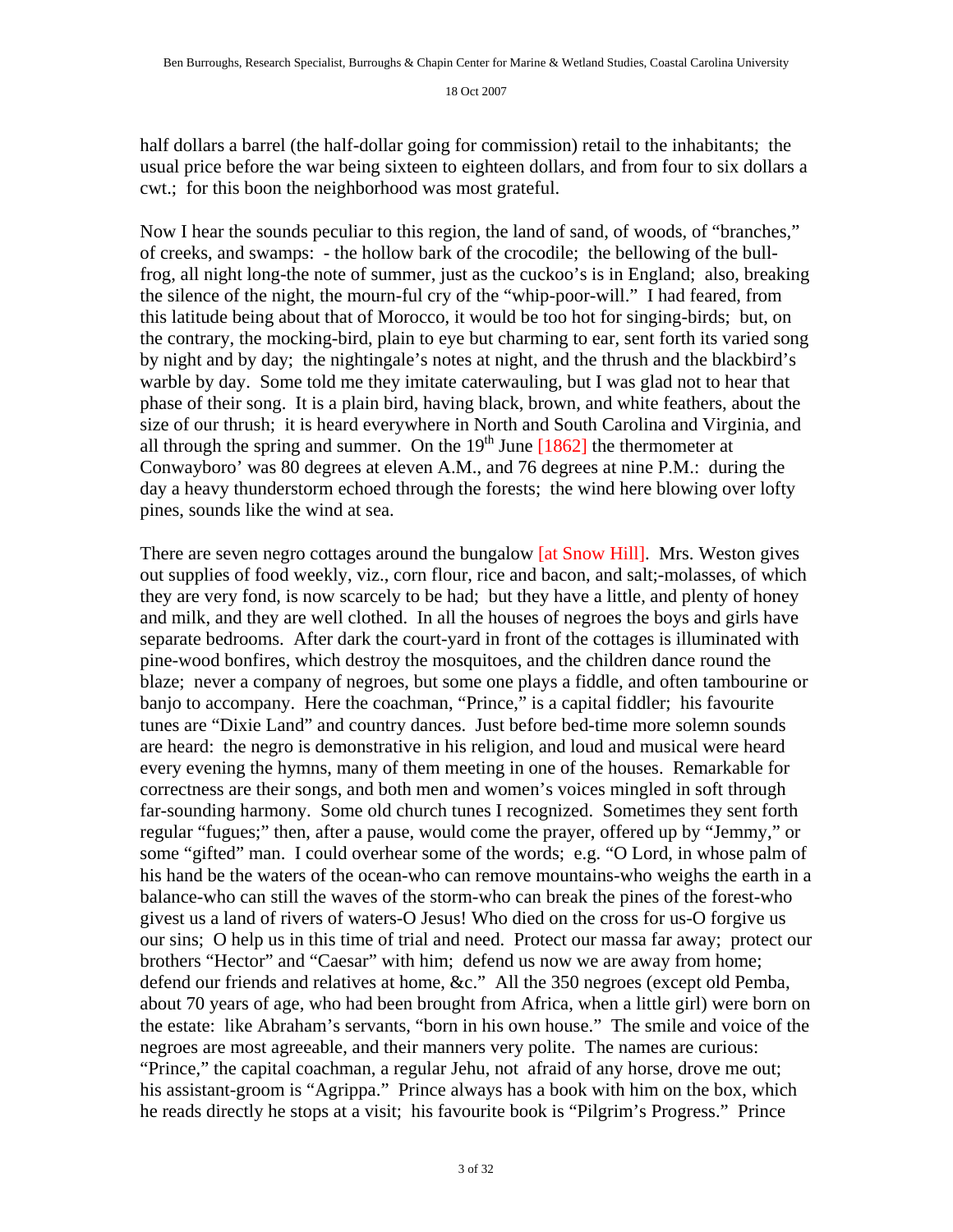has a son, "Napoleon." Talking of names, there was a fine negro in the "Rinaldo," [the ship he sailed on] called "Prince of Wales," as black as jet; this was his name in the "roll-call."

I found the negroes were very anxious to hear "Missus' broder" preach. There was no branch of the Anglo-American [Episcopal] Church at Conwayboro', nor anywhere within fifty miles. My sister had "done at Rome as Rome does," i.e., attended the Presbyterian [Kingston Presbyterian Church] and Methodist [Conwayborough Methodist Episcopal Church, South] churches alternately. Two long wooden buildings with green venetians and lift windows (for sashes are not seen here, the window being lifted and kept up with a catch), having open seats, and negro galleries, and bell cupolas, represent the churches: their bells being small had not been sent to be melted down; and at eight A.M. on Sunday,  $15<sup>th</sup>$  June [1862], "the Sabbath bell" of the Presbyterians rung out. It had been agreed that I should accept Mr. Gregg's offer of his pulpit -- very conservative is the Anglo-Saxo-Norman race! -- here, where the thermometer was 85 degrees in the shade at eleven, the service began, keeping the old English hour, instead of the cool of the morning. I had brought my surplice, &c., from England, and used it on board both ships; but I thought it would not do here. The service opened with a hymn, very well sung, led by the voice of an elder; then a prayer by the minister; then he read a psalm; then again a hymn; then the sermon -- my text being the same which I preached on at Washington. The congregation was most attentive. It was hot work. After the sermon, Mr. Gregg offered another prayer, and then a hymn was sung, and the service was over. The prayers were very impressive and suitable; but no one seemed to know when to say "Amen;" and for public worship, I feel convinced that prayers with which the congregation are acquainted, i.e., in a set form, are the most edifying and most suitable. I saw in their book of hymns they had "The Creed," "The Lord's Prayer," and "The Ten Commandments;" but I heard they were seldom or never used. A Baptist minister, whom I met afterwards in course of travel, said that, after all, none of their Churches had any "system," except the English Church; and "system" was an essential, for Divine service to be carried out properly.

On the  $17<sup>th</sup>$  of June [1862] we drove to E.F. Graham's, at a neighboring farm. He was hard at work, shoemaking, while his wife and daughters were spinning. She showed us heaps of both wollen and cotton cloth, homespun. They used to get their "cards" for thirty-five cints a-piece; but now, owing to the blockade, they are from fifteen to twenty dollars! He has 556 acres of land, which, with house, he bought, in 1857, for \$2000 (400*L*.); has only thirty in circulation. Keeps a few sheep. Has no negroes. His wife and daughters tilled the land in 1861, while he was with the army. Two sons, seventeen and eighteen years of age, are still with it. He was discharged from chronic dysentery; is forty-five years of age; and hence exempt from further service, even if health admitted. Keeps seventeen sheep, and poultry. Good garden and a range of "bee-gums," – called "gums" instead of "hives," because the hives are made of sections of gum-tree hollowed out. Every article of clothing is made at home. He has pines in his woods, which he "hacks" for turpentine. The "hack" is a steel instrument shaped like a "drawing-knife." The bark is hacked in V shape up to ten or twelve feet; after four weeks' "hacking," about one inch a-week, turpentine begins to run down into the cavity or "box" cut in the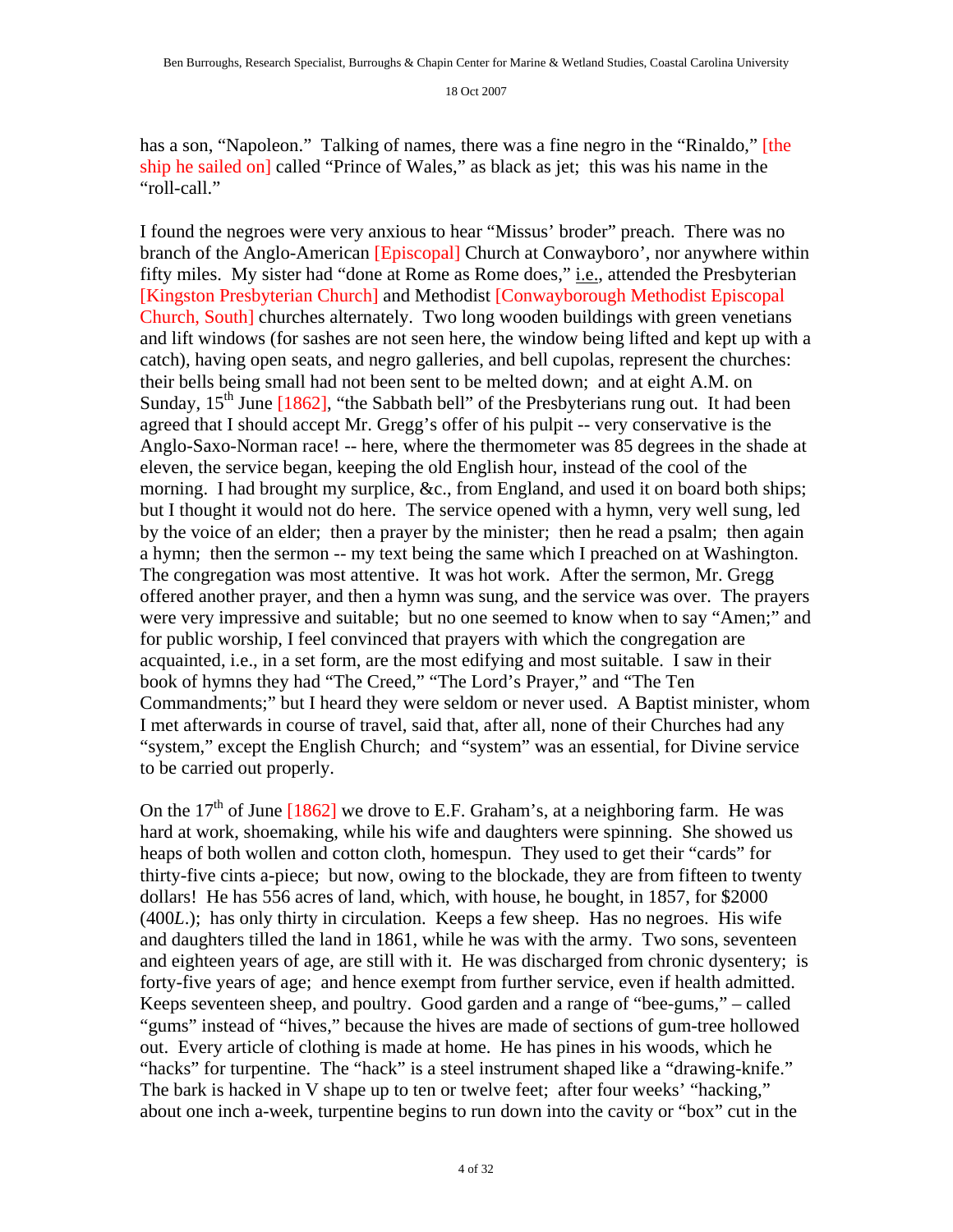tree, the root of which holds from one to two quarts. One thousand of these boxes full will fill four barrels, 230 lbs. weight each, in four weeks. The price at New York before the war was our dollars a barrel. One man can tend 1200 boxes. By this work the woods are getting free of snakes. The trees may be tapped ten years, and then, let alone for a while, will heal over, and may be tapped on the other side. When barked all round, if the ground is wanted for cultivation, fire and the ace come to work. Many fortunes have been made by this business both in North and South Carolina. [pages 43-53]

On the  $19<sup>th</sup>$  of June [1862] news came of the battle of "Secessionville," on James Island, near Charleston. Between 4000 and 5000 Federal troops marched from Stonoe River before daylight, killed or took the Confederate pickets, and surprised the garrison of the confederate advanced redoubt, commanded by Col. Lamar, C.S.A., (This Colonel Thomas Lamar is one of that family who raised 6000 men for the army of the South. Of this family there were seven colonels, three captains, and two lieutenants in the Confederate army: one of the colonels has been killed in action.) which was hardly completed: some of the enemy even got on to the breast-work. The garrison of the redoubt was composed of 400 South Carolinians, who held it against those fearful odds for nearly four hours, when a regiment of 1000 men came up and assisted them to drive the Federals back to their boats, with the loss of 1100 men killed! This victory saved Charleston. The regiments of the Federals were picked men; one was a crack "Highland regiment." They had been promised rich booty and license in the longed-for city, which was in view. The whole besieging force was withdrawn by September; so if I had waited for Mr. Stanton's time, as first proposed, my errand would still have been unexecuted.

On the 19<sup>th</sup> of June [1862], thermometer 76 degrees at 9 A.M., and 80 degrees at 11. In the evening we visited a small farm. Mrs. Anderson, the lady of the house, was there; a fine-looking, intelligent woman, with four children at home – husband and eldest son (seven-teen years old) with the army in Mississippi. She thinks General [P.G.T.] Beauregard [C.S.A.] was quite right to retreat from Corinth, and so surprise the Yankee General. Not a breath of complaint came from her. Their property is fifty acres, of which twenty are cultivated by herself and eldest boy at home, fourteen years of age.

The people seem to be very free in their religion. Very often, if you ask any one to what Church he belongs, the answer is, "Oh, I am not bigoted; I go anywhere convenient; not joined any particular Church."

If any chain of society exists where all are equal, I should say the storekeeper or merchants form a connecting link between the planters and the farmers, the planters being the great proprietors or aristocracy.

On the first Monday in the month the people come from many miles round to the market, called here "sale's day." Horses are never put in stables, but a branch is bent down, to the end of which the bridle is fastened by a slip knot.

I have met a very intelligent man here, the editor of the "Conwayboro' Gazette," [Judge Joseph Travis Walsh of Conwayborough was the editor of the "Horry Dispatch"] and a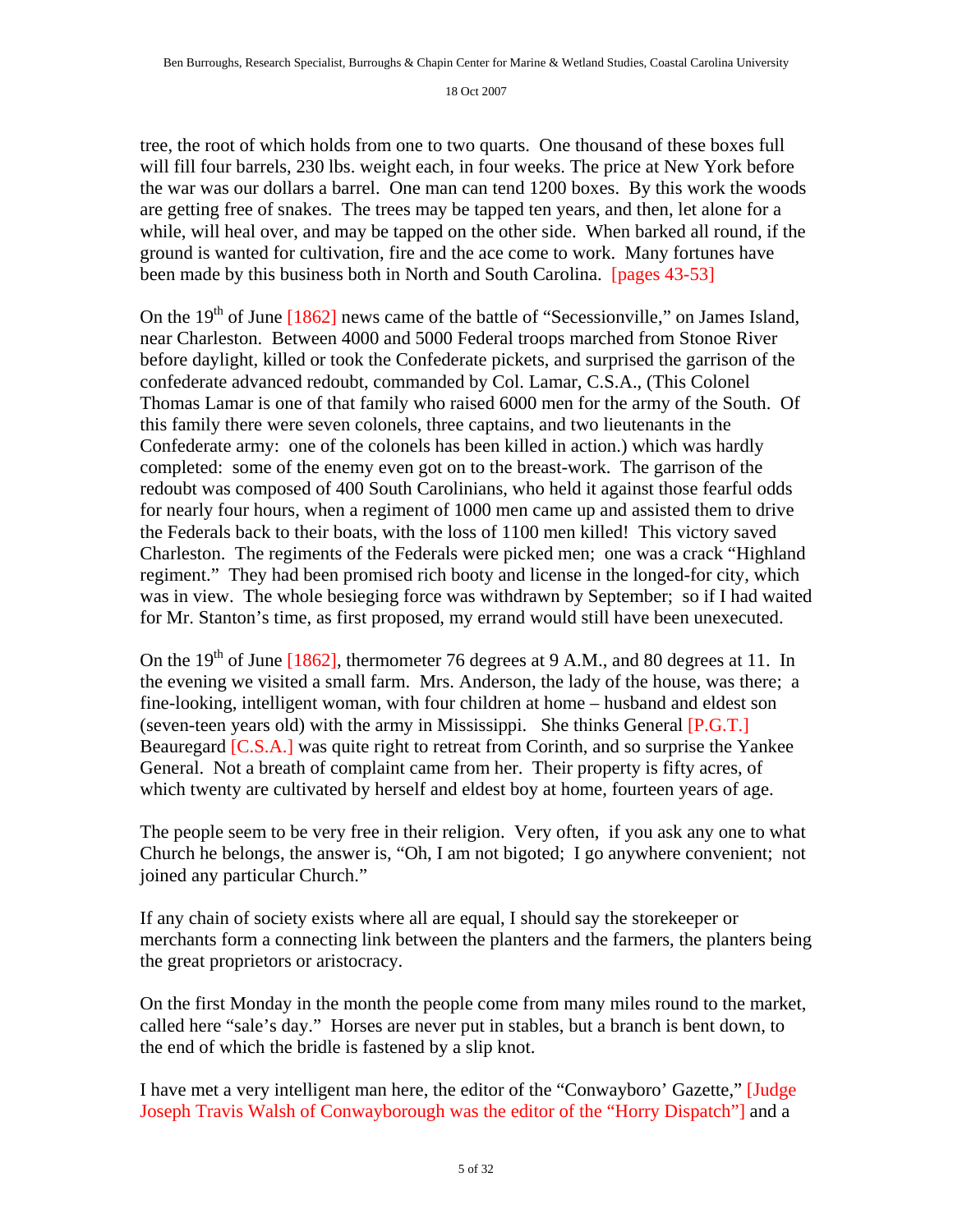lawyer. We had several confabs about the Confederacy. One idea was started by him, that logically no law now passed at Washington can be legal, for no new law can, by the constitution, pass without a call of the whole house, viz., all the states present by representation. Now thirteen states cannot be thus present, as, if so, they would be imprisoned; therefore no law passed since the separation of the South can be valid. If, however, the present Congress at Washington say such law is valid, it is a virtual confession of the right of the said states to secede from the Union; it is an admission that the states represented alone form the Union. The very name "state" signified right per se. The "states" are not "counties," or "departments:" a "state," in Union or out of Union, is a people with right of self-government, at liberty to act singly or in union, as it pleases.

Many of the negroes here wear in their caps a small palmetto-tree made of palmetto leaf - - the South Carolina symbol being a palmetto-tree. The State of South Carolina is divided into twenty-eight "districts," (in North Carolina they are called "counties"). These districts are as follow: -- Pickens, Greenville, Spartanburg, York, Lancaster, Chesterfield, Marlborough, Anderson, Abbeville, Laurens, Newberg, Chester, Fairfield, Kershaw, Darlington, Marion, Horry, Edgefield, Lexington, Sumter, Richland, Orangeburg, Barnwell, Williamsburg, George-Town, Charleston, Beaufort, Colleton. Each has its court-house, judge, magistrates, and commissioners of roads. The assizes are half-yearly. In the fall and in the spring the commissioners call out one man out of every twenty to repair the roads.

The negroes on plantations have easy work: begin at sunrise, breakfast at nine, dinner at three; by which time the task-work is usually finished. All work is done by task, looked over by the driver, who is a negro, and all are under the overseer. Overseers are white men, their salary being about \$2000 , with good houses, and gardens, and servants: in Mr. Weston's plantation, having 350 negroes, all were born on the estate, except one family. All have gardens, pigs, poultry, cows. No boys or girls work till they are fifteen years of age; till then they are employed tending the infants while the parents are at work. On Saturday half-tasks are set, so that they have more than a half-holiday. Here every evening some of them came into the parlour to read the New Testament to Mrs. Weston. One of these, "March," is a driver, about forty years of age; he stammers much in talk, but not at all in reading. If a negro marries a woman of another plantation, she is called a "broad wife;" the children stay with her.

On Mr. Weston's plantation there are nine women and four men superannuated *[i.e.*] retired because of age or infirmity], all comfortably housed and cared for: several of the boys and men can read and write; the girls when young can get over the rudiments of reading, but have a most extraordinary inability to proceed; yet by viva-voce teaching they get up their catechism very tolerably, and also Scripture history; and many answered my questions better than our poor children do in most places.

The negroes have family names, but you never hear them used except among themselves, they call them "titles;"  $\underline{e}$ , Mr. Weston's second footman is Gabriel, his family name Knox; Mary, the housemaid's title, is Green. Their weddings are kept with good cheer;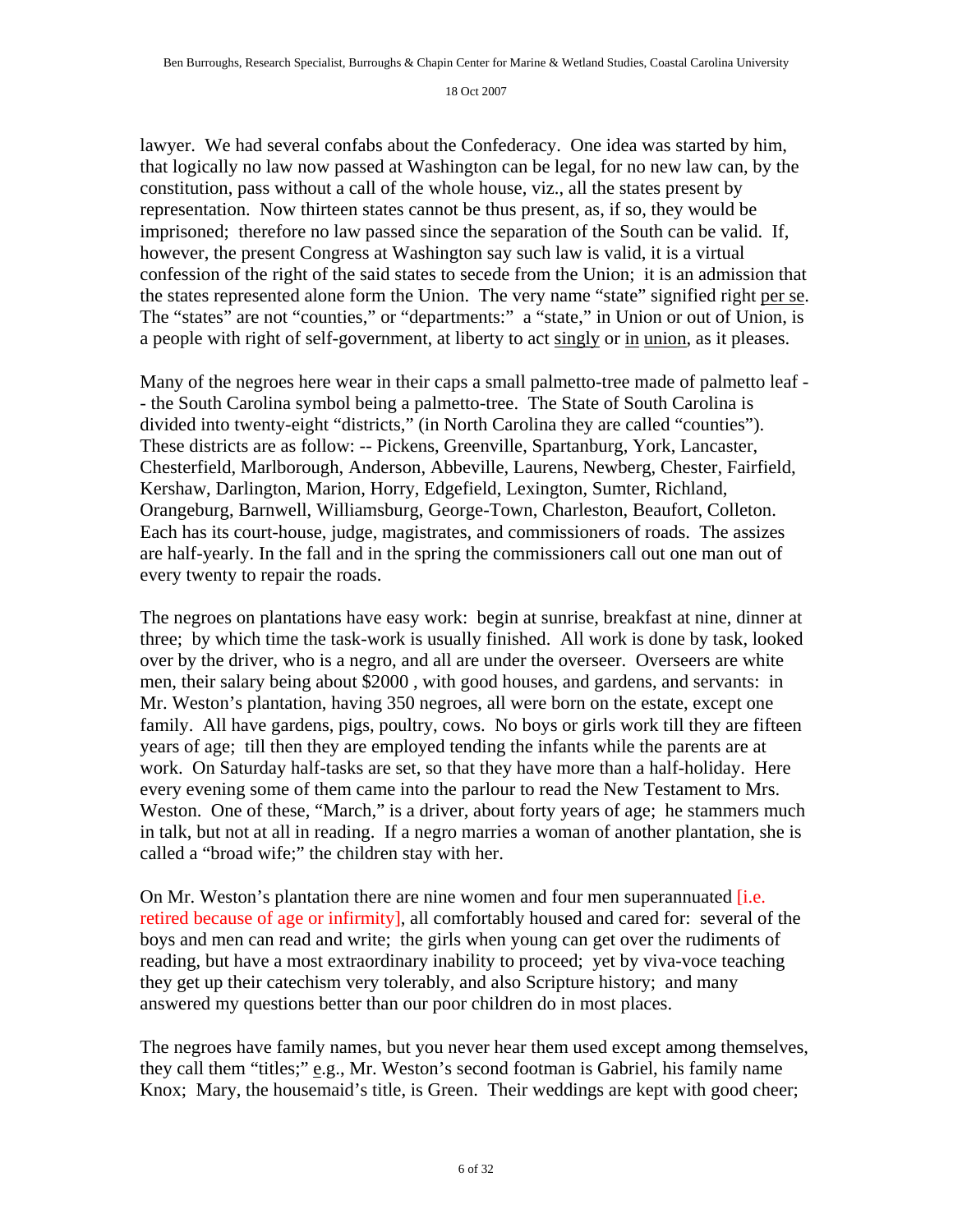wedding cards are sent out to all their friends; the master gives them cake, turkeys, hams, molasses, coffee, &c., and they are always allowed three day's holiday.

Each plantation has its hospital, and a good woman nurse, strong and healthy, instructed in medicine and treatment of wounds. The common punishment on plantations is shutting up for a certain time; but generally it is shortened on expression of contrition; whipping is only resorted to for theft, and then with clothes on.

 The stoppage of mails and supplies has caused much feeling against the North. People said, "the Northerns say they have many Unionists still in the South. Why then punish them? Why not be content to guard the coast and seize "contraband of war." Suppose (they say) any Unionists are in distress, there is no appeal by letter; if any violence done by the Northern soldiers, no redress; all appeal to friends, shut up; is this like a paternal Government? In the North it is said Union feeling in the South is smothered by politicians: but if epistolary communication be cut off, many who had parents, children, brothers, sisters, &c., in the North, for whom they had not heard for more than a year, and could not hear. They called it barbarous, cruel, and foolish to stop the mails; many who were once hot for the Union were now just as hot against it. One lady was in a dangerous illness; great interest was made to procure a pass for her mother to come to her; but though her mother had intelligence conveyed by the greatest difficulty, she was not allowed by the Union authorities to pass from North to South, and the daughter died from grief of mind added to illness of body.

On the  $22<sup>nd</sup>$  of June [1862] we had the church "in our house;" it was too hot to go out, and the borough [Conwayborough] is near half a mile distant. The tintinnabulum of the Methodist Episcopal "Church" sounded; but the minister who lived twelve miles off did not appear and his assistant was a private with the army.

About sixteen negroes, boys and girls, came into the piazza to be catechized by Mrs. Weston; they answered very well, and then sung hymns and chats. The adults went to the Methodist church at 3 P.M.: they frequently have meetings of their own for worship; but the service must be opened by a white man, who stays with them, and they say they were never disappointed, always some one in the South to help the poor negro in the work of his soul: one of the negroes preached. They would be very unhappy if they passed a Sunday without Divine service. I heard of an act of the confederate Government which contrasted favourably with the conduct of the Federals – viz., just after the fall of Fort Sumter a proclamation was issued by the Government, that all who were to the Confederate cause might go North, and time was given for them to arrange their affairs, whereupon a great many left the South unmolested. A visit to a venerable old farmer gave me an idea of the Southern yeomen: he was seventy years of age, six feet high, strong and healthy; he had four sons, three of whom were gone to the war. Early in life this man taking a religious turn became preacher in the Methodist church; he still preaches twice every Sunday, going four miles and more. On my way home I visited another farm, whose owner was rather too fond of his whiskey, which militated against his military propensities; so having joined the army he was soon obliged to quit it (no drunkenness is allowed in the Southern army); his only two sons fit to work are in the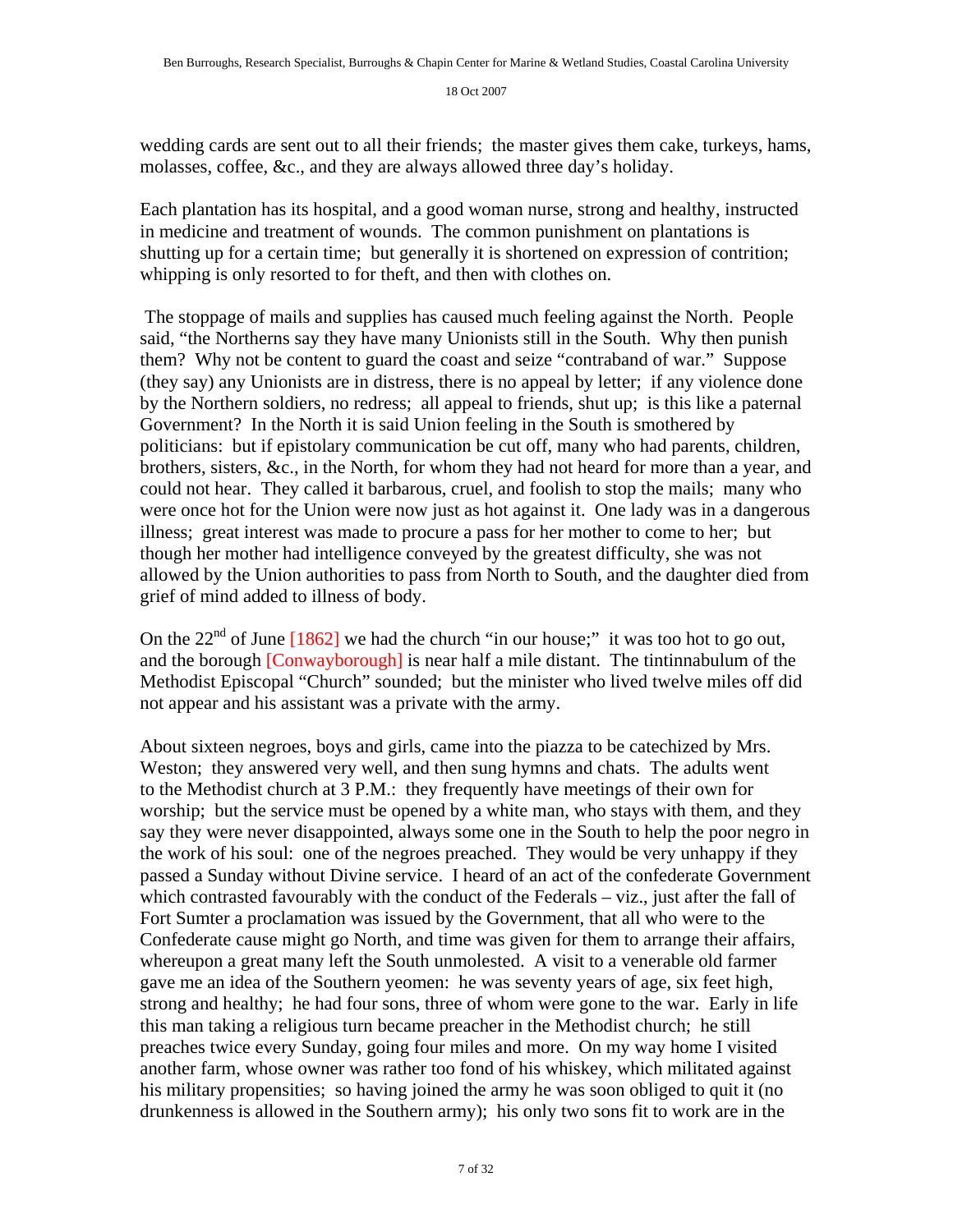army; out of the rest of his family two are blind. Some idea may be formed of the warlike propensities of the youths in this district [Horry], when it is stated that the number of voters, whose age must be twenty-one years, barely exceeded 800, and those who volunteered for the army were 1200. I was surprised at hearing several of the farmers saying that "the war would do good," observing that, for a long time, they had been too careless in religion, and unthankful for the many blessings they enjoyed. The war, they thought, would tend to correct these failings: moreover, for a long time they had no energy to provide for their own wants, being dependent on the North for everything in the shape of manufacturing goods; now they would be taught by necessity to exert themselves, and develop the resources which God had given to them. It would also unite the various religious sects, and bring them to work together for their country's rights."

On visiting a neighbour [Neal Ludlam] who had been bedridden fourteen years, I saw a book entitled "Methodist Episcopal Church, South," printed 1855. Here was a religious secession; it recommended to "all Methodists the book called "Doctrine and Discipline of the M.E.C.S.," which contains the articles of religion maintained more or less, in part or whole, by every Reformed Church in the world." On the 1<sup>st</sup> of May, 1845, a conference met at Louisville, Kentucky, which declared by solemn resolution that "The jurisdiction hitherto exercised by the general conference of the Methodist Episcopal Church in the slave-holding States entirely dissolved and erected the annual conference into a separate ecclesiastical connection, under the style and title of the Methodist Episcopal Church, South. The first general conference of which was held at Petersburg, Virginia,  $1<sup>st</sup>$  May, 1846. They declared this was occasioned by the long and continued agitation of the subject of slavery and abolition in the annual conferences, the frequent action on that subject in the general conference, and especially the proceedings of the general conference of the Methodist Episcopal Church of 1844, in the case of the Rev. James O. Andrew, D.D., one of the bishops, having been connected with slavery by marriage." The wife of this afflicted man showed me her three girls, and said, with tears in her eyes, "See how we give up everything for our liberty. Here am I, left with my sick husband and these three girls; we have sent our only son to fight for the holy cause far away. The cruellest thing was stopping letters from South to North between friends and relations; the stoppage was all on one side: the South did not wish it to be so. Bad enough to bear privations of things needful for the body; the actual necessaries of life not to be had, or too dear to be got by people of small means, such as we are. Butter \$1 a pound; no ice – no tea – no coffee – no sugar. Cottons used to be 5 cents a yard, now they are 40; boots used to be \$3 a pair, now 30 to 40; Mrs. L. [Margaret "Peggy" Norman Ludlam] and daughters make their own shoes, and make their medicines from herbs in woods and gardens." [Two of the Ludlam girls ended up marrying Union soldiers who were stationed in Conwayborough at the end of the War.]

On the  $24<sup>th</sup>$  June [1862], Mr. Weston's river flat "Charleston" came up to Conwayborough from the plantation. We were on the bank. Captain Charlie and his crew, in all eight, fine, strong, good-natured fellows, jumped ashore. All shook hands with me and make low bows to Mrs. Weston, and then, as a thing of course, with me. I asked, "Well, Charlie, what would you have done if the gunboats had come across you?"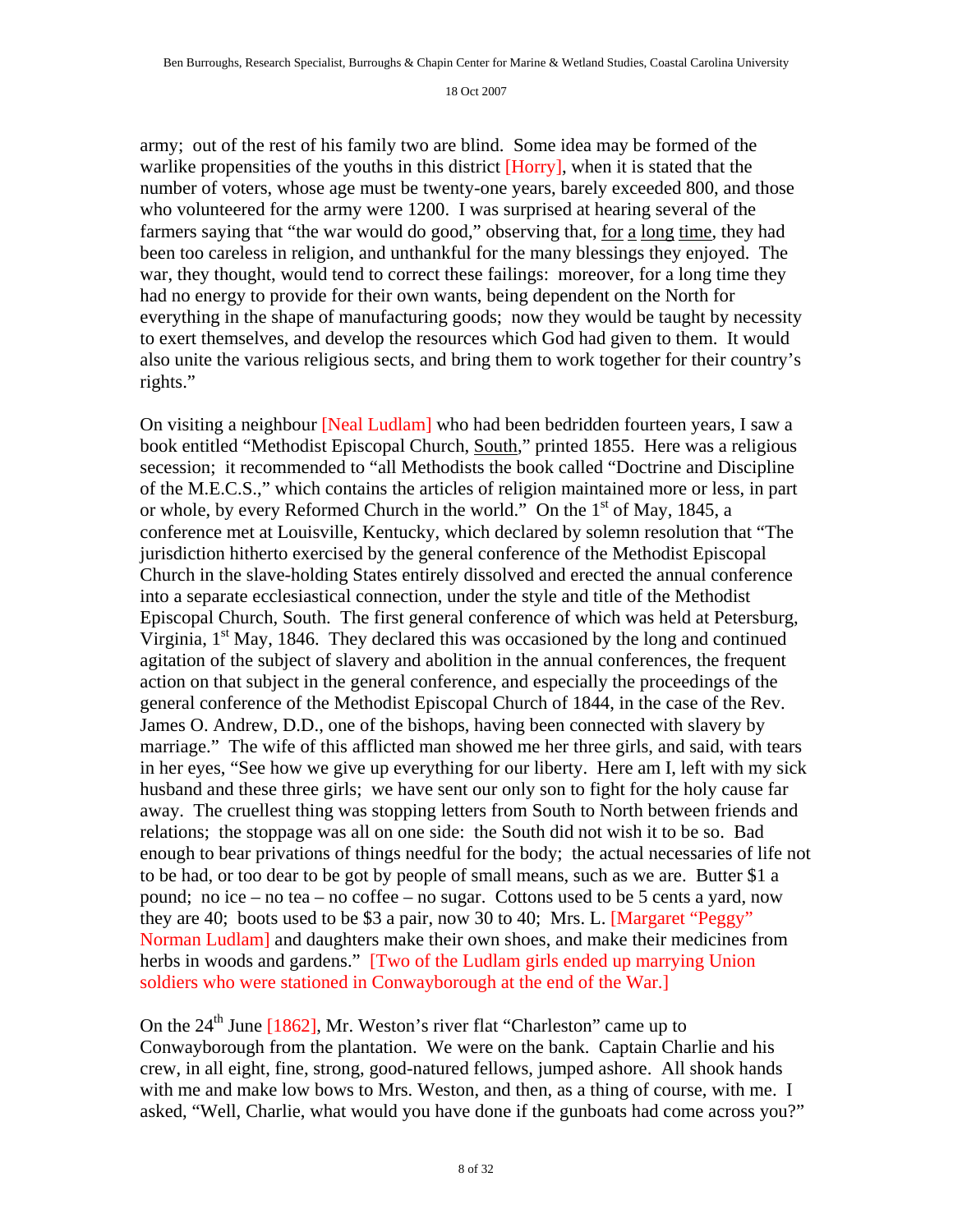Answer: "Sunk de flat, and cleared selves in de swamp." In the evening the crew and all met together in one of the houses, and joined in thanksgiving for safe arrival and not being hindered by the enemy.

Negro labourers have generally family prayers and hymns. In this plantation they are all of the Anglican church, and they can give an account of their faith too; but they are ready to go anywhere to hear preaching and to join in prayer and psalms. This day the thermometer rose to 88 degrees – too hot to be pleasant! A thunder-storm at night lowered it to 85 degrees next day.

Met a gentleman who had left the army from bad health. He declared that at the battle of Williamsburg [May 5, 1862] the [Gen. Wade] Hampton brigade was in a wood, and came suddenly on a New York regiment, when it was halted, and the order given to fix bayonets, on hearing the noise of which the latter regiment ran off. He served a year on the Potomac. His regiment, the  $2<sup>nd</sup>$  S.C., covered the retreat to Richmond. He tells me of fine iron mines at Pendleton, in South Carolina, of which iron Colonel Colt [Samuel Colt of the Colt Mfg. Co.] said it was the best for fire-arms; also, that at Walhalla, near the Alleghanny Mountains, the Germans had set up potteries. Cotton and woolen manufactories had sprung up at Spartanburg, in the same region. The latitude is 34: the locality is found to be healthy for white people. About the same latitude in North Carolina coal is found seven feet under the surface, the bed being about ten feet deep, extending over a space of 30 by 10 miles, and by rail only two days from Charleston. This man's father grew sugar-cane on two acres in South Carolina, and got six barrels of syrup and four of sugar.

In 1860 a company was started to get up a steam line between Charleston and England. Two-thirds of the shares were taken in England, and one-third in South Carolina. This will be resumed when the war is over.

On the  $26<sup>th</sup>$  of June [1862], after the "hot," we have a "cool spell;" delightful summer weather, thermometer at 76 degrees at 9 A.M., and at 9 P.M. 77 degrees.

Now I see another grade. We drive about six miles, and visit Mr. Anderson's [Samuel Anderson's ?] farm, which some call a "plantation." He has 2,500 acres, but only 100 in cultivation. What a country for grapes! Fancy one vine in his garden, five years old, trained on a trellis, covering fifteen yards square, from which he makes two barrels of wine of forty gallons each. His house is covered with shingles, made of the heart of the black cypress. He has seventeen negroes: he heard one of his men was married, found out where his wife was, and bought her on purpose to keep them together: he believes that one of the first measures of the Southern Legislature when peace is made, will be to make it illegal to separate man and wife by sale, or parents and children till the latter be grown up. He has seventy sheep; all their clothes are now of home manufacture. He grows sugar-canes, which get up to twelve feet high. He says the farmers who keep no slaves are more resolute in the fight for liberty than the slaveholders: they feel that the monopolizing spirit of the Northerns has prevented the due progress of the Southerns.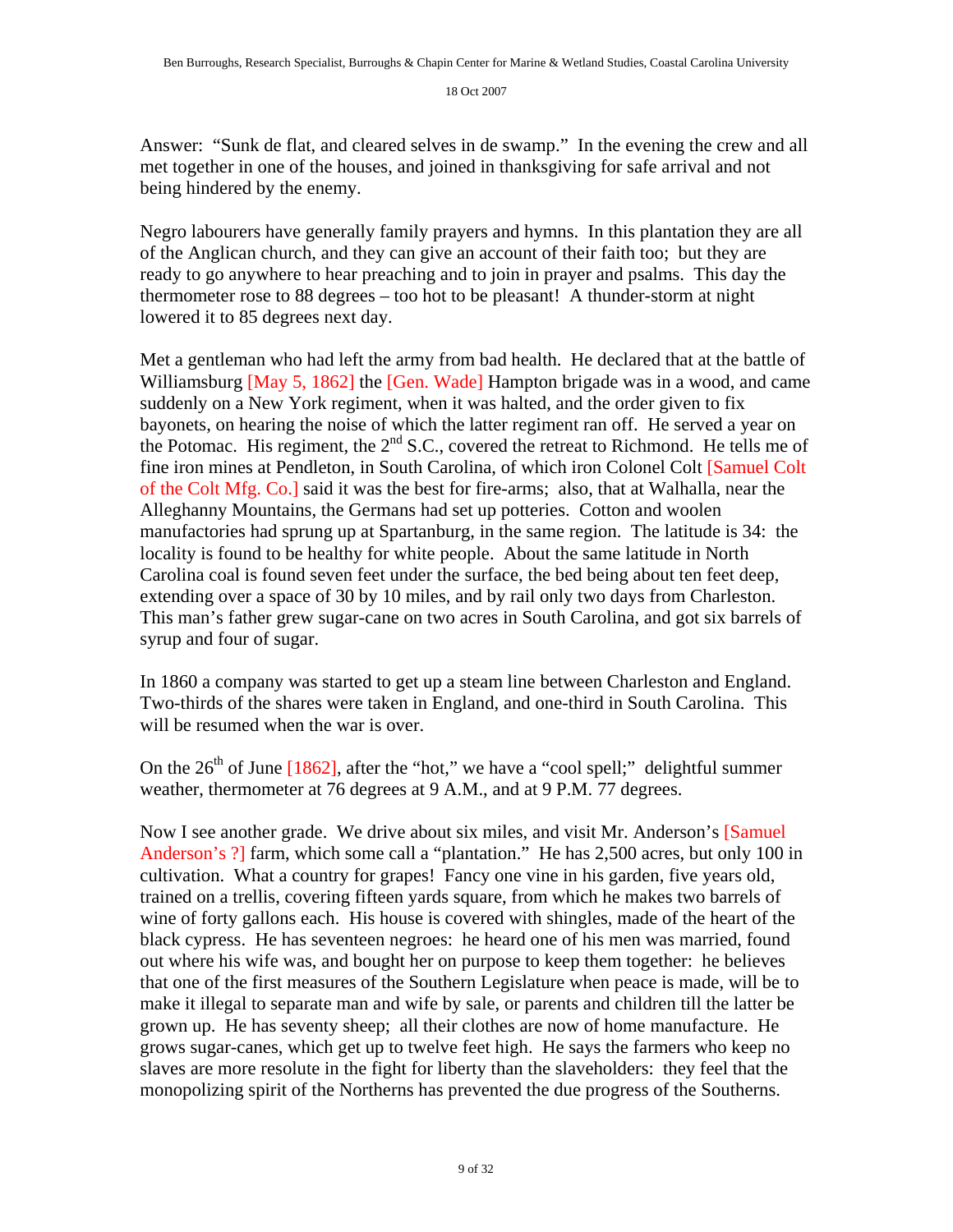Mr. L. [Mr. Neal Ludlam], the bedridden invalid, was anxious to receive the holy communion; it was four years since he had been visited by the Methodist minister; and on the  $27<sup>th</sup>$  of June [1862] I administered it to him in his house. The people here were quite ignorant of our Prayer-book; when they saw it they were quite taken with it. Many said they wished my church was there; and it certainly seems the branch of the English church in America called "the Protestant Episcopal Church" (a very indefinite denomination, in my opinion) has been very unprogressive. Often in travelling, when I saw the various churches in small places, I asked if there was an Episcopal church, and the answer would be, "O no, they are only in the towns." The want of system both in the ministry and services of the other "churches" not requiring a belief in Apostolical succession, was very evident. The order and decency essential to the Anglo-Catholic Church would be hailed, by many in those villages and farms, as a great spiritual comfort, and from the spirit of toleration which exists, no hostility would be raised. The fields are white to the harvest; there is a noble opening for the ministry of the Church. Come, not in the spirit of opposition but of love – on the principle that those who are not against Christ are for him. If the old Church be "Apostolic," it should surely go to the villages as well as the <u>towns</u> – it should visit every homestead through the forests. Many said, they have their Bibles, but they felt a want of something more, viz., a form of prayer according to the Bible, and discipline according to that of the Apostles. [pages 55-57, 68-77]

Conwayborough is waxing warm; and besides the heat, if you walk out, there are little ticks which crawl upon your skin from top to Toe, and you must undress to get rid of them. As for mosquitoes, the muslin Curtains keep them out at night.

I determined on a trip to the sea. Mrs. Weston's plantation rested on both sides of the Wakamah river, which runs from north to south parallel with the sea, leaving a strip of about three miles, and then a creek of the sea runs behind a sand island, called "Pawley." Here about fifteen wealthy planters have selected portions of land, and covered the island with neat marine villas. I left in the buggy and pair at 5 A.M.; at twenty-six miles rested half an hour, at a farm of a Mr. Macklin [Milton Macklen of Socastee (?)], who gave good entertainment for man and horse, and would take no payment. In spite of the blockade these farmers have abundance of good things. Here you are in a "foreign land," and meet with a regular old English reception and hearty welcome: corn bread – milk – butter – honey – cider – wine – all homemade; orchards filled with peach-trees and apples – the fruit not yet ripe. Mr. Macklin's eldest son is called "Lafayette." Talking of the United States blockaders, Mrs. M. said, "they could not reckon them anything less than pirates; they invaded unoffending citizens on the coasts, insulted the women, destroyed their property, and took away their servants and cattle."

The road was rough: often when a tree had fallen across it, a detour had to be made some yards through the forest, The woods were beautiful in all variety of foliage: oaks, cypress, cedar, pine, magnolias, azaleas, &c. I passed ten fine plantations with their negro villages; the houses are built in streets, and generally in echelons. The forty miles were done in seven hours. "Prince" never touched the horses once with the whip – only spoke to them; the voice is much used in the management of horses in the South. Though the sun was hot, and flies were numerous, yet the horses went along unmolested,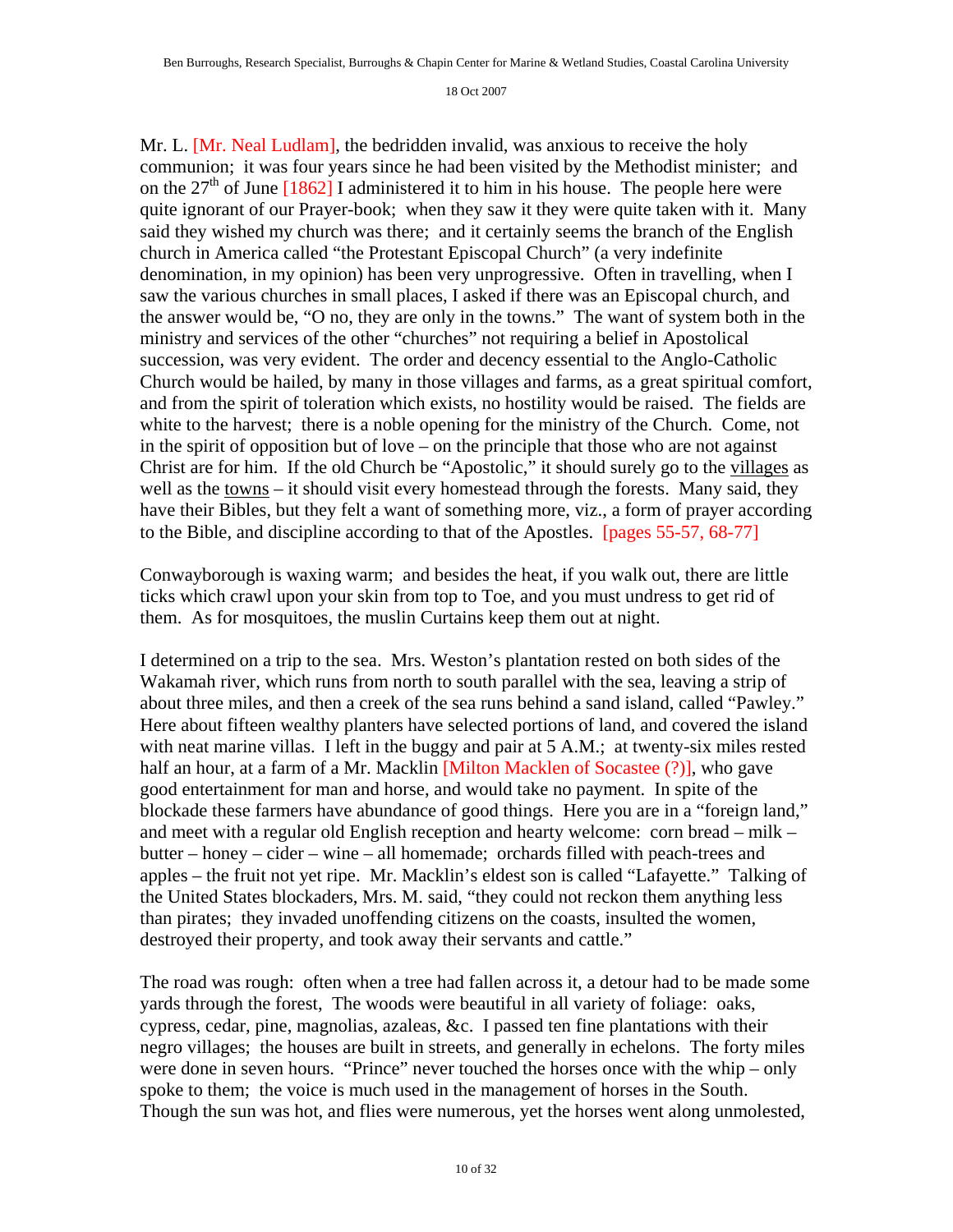being protected from flies by the "horse guards," which are immense black and yellow hornets; two or three of them keep continually hovering round each horse, devouring the flies and scaring them away; they are also constant attendants on cattle, to their great relief and comfort. Some miles of the road were deep with sand. It was sad to see the plantation called Hagley - - its empty mansion being kept by a faithful negro and his wife. I entered under a raised portico, and walking on through a passage, came to a domestic chapel, where daily morning and evening service used to be said by the master. A three-miles drive further brought us to the hospitable house of Mr. Rosa, Capt. Weston's catechist - - now acting overseer. Mandeville is shaded by a grove of ilexes - the tide coming to the foot of the garden; I felt at once the reviving influence of the sea air.

On St. Peter's day,  $29<sup>th</sup>$  June [1862], I served in St. Mary's, Weehawka, on the Wakamah river; a pretty wooden church with lancet windows; for coolness, the walls are double, and thus made about three feet wide. In the tower there is a capital clock, the moral influence of which among the negroes is said to be wonderful and indescribable. Mr. Rosa is appointed a "lay reader." This is an excellent addition to the ministry of the Church; and our bishops would do well to have it in England. He reads Prayers and Lessons; and if the rector be absent, he reads a sermon of his approval. The congregation (consisting of 250 negroes, men, women, and children) was very attentive. About a dozen of the men had prayer-books, and joined audibly in the service, all saying the "Amens" much better than many of our congregations in England. The "Selections" of the psalms and the hymns are a great improvement on our Prayer-book; many negroes who cannot read, know the "Selections" by heart, as also they do many of the hymns, in the singing of which they join heartily and correctly. After service a great many of them came up to the chancel steps, and shook hands with me.

Next day I saw the rice fields on the south bank of the Wakamah: these fields are reclaimed from swamps: a high embankment is made along the river, through which at intervals are placed immense sluices, which are the means of keeping the fields flooded from seed-time till harvest. On the  $30<sup>th</sup>$  of June [1862] the crops were about half grown; the harvest would be in September, nearly half the blade being under water continually till the ear ripens. Out of 300 acres this year, owning to the 150 negroes having gone to the new plantation, more than 100 were doomed to destruction. This is executed by drowning the crop, and then letting off the water suddenly, which lays it flat and dry for the sun to kill. However, the clever Mr. Rosa, who makes as good an overseer as he is Catechist, hit upon the idea of cutting the half-ripe rice, and making it into hay for the mules and oxen; and I doubt not it answered his expectations. In the garden of the overseer's house he raises two crops of "Irish potatoes," yearly; first in June, second in October: they are sown in trenches with layers of straw: they are called "Irish potatoes" because the "sweet potato" or yam, the staple vegetable (vast fields being full of it everywhere) has usurped the old name. The gardens here produce delicious figs, grapes, and melons, okra (what we call quash in India), egg plant, tomata – all in abundance. The negroes have all these in their gardens too. The woods produce whortleberries [huckleberries] finer than any I ever saw in Germany or England, and carry their grateful shade down to the sea: they are mostly of second growth here, as about 200 years ago the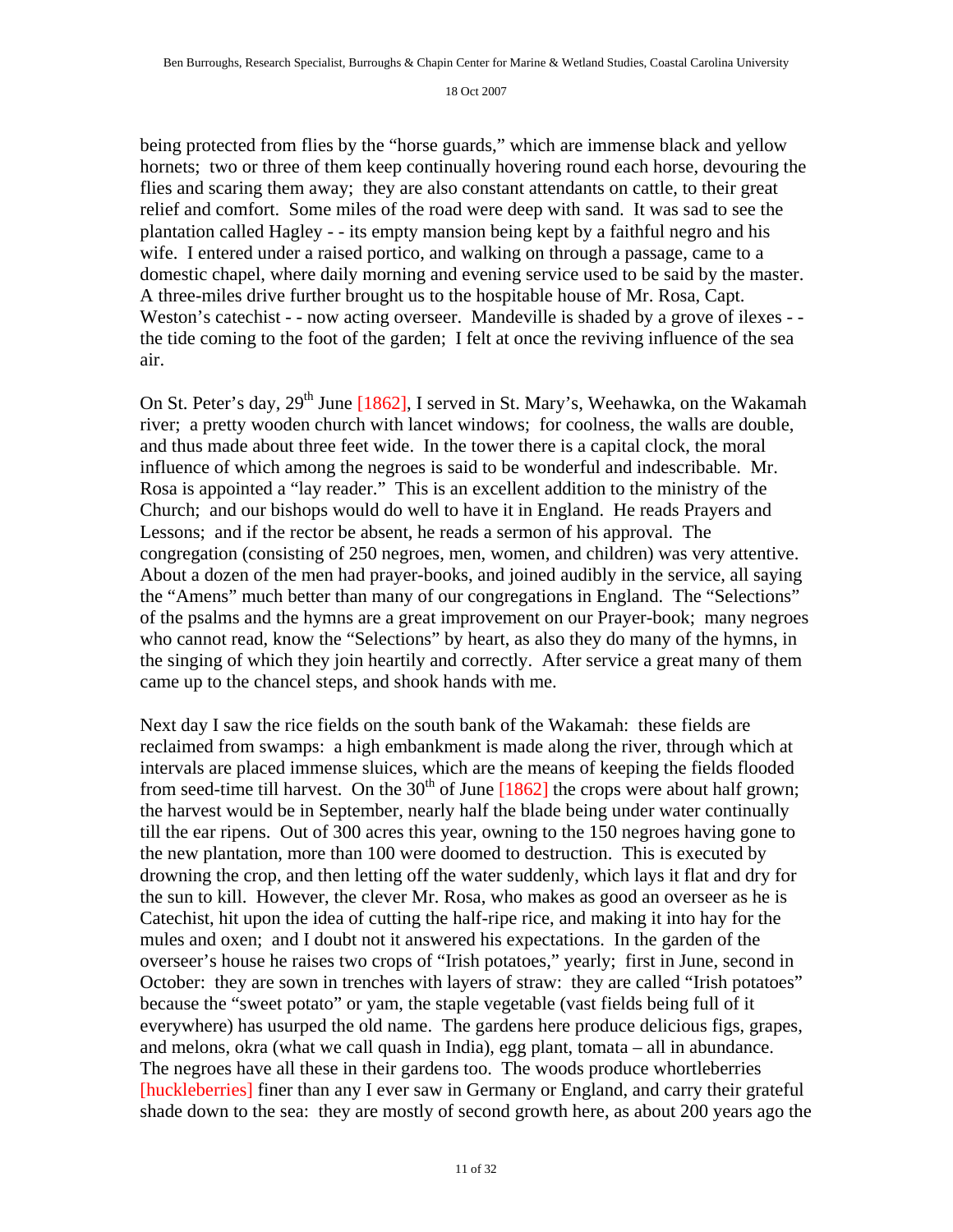whole ground was taken up by indigo fields. When the original planters took up the land, it was all for indigo, while the swamps on the river margins were thrown in as worthless; but now these swamps, as just stated, give all the wealth of the planters; and indigo is left to grow wild in the second-growth woods. But how beautiful are those woods! The roads are drives through groves abounding with magnolias, bays, rhododendra, and azaleas: the aromatic scents by night, when your path is lit up by innumerable fire-flies, is delicious.

On the 1<sup>st</sup> July  $[1862]$  I left the sea-washed and forest-shaded Mandeville, at 3 A.M.; the Virginia steeds, Saratoga and Equity, dashing through the scented woods lighted by fireflies and stars. These light buggies, with their slender wheels, are the traps to fly through a country in; when you pull at the horses they dash onwards – when you slacken your hold, they slacken their pace; and their eyes are free to gaze about – no blinkers to disfigure their beautiful heads; their "hoofs that iron never shod," uncontracted, spurn the earth: for the roads are all sandy in these parts; there is no "breeching" to hide their muscular, well-turned quarters: so away they go, with nothing but collars and traces and a tight girth. The whole affair is the acme of lightness and strength combined. We soon got over the thirty-six miles to the Wakamah ferry. "Prince" drove the carriage into the boat; luckily I got out; the "young man" of the ferry was gone to the war, so we only had a negro woman to manage it. In half an hour we reached the opposite bank. Our dusky propeller held on her pole at the stern, and I seized the iron ring at the prow; "Prince" gave a pull, and out sprung the steeds – but, alas! Back went the boat, in spite of my pull and her push. Nobly the horses struggled up the slippery bank, their hind feet in and out of the water: the bank was steep, the water deep; in a moment the boat had slipped away, and the carriage was in the river, and poor "Prince" in a very uncomfortable position. I kicked and thumped the near horse, and urged them with my voice, telling "Prince" to let go the reins; and just as the horses made a last desperate effort to escape being dragged back into the stream with the floating buggy, both splinter bars broke, and away they sprang with the pole and reins. I rushed to the near forewheel, which was just disappearing, and by unexpected strength held it up to the edge of the bank. The moment the horse broke loose, "Prince" scrambled over the splash-board, sprung to the bank, and held the other wheel. The poor negro woman stood aghast; the horses began eating grass. We looked down to the ferry head – how lucky! It was conscript-day at Conwayboro', and three planters' overseers had just arrived, and were getting into another boat to pass over. As soon as possible they came to the rescue, and by all our united efforts we pulled the vehicle onto terra firma, and with bits of wood and cords, splinter bars were extemporized, and in a few minutes we were off again for the Boro' with no more damage than my valise, with all its contents, my-white surplice, my books and journal, stained with the dark-brown waters of the Wakamah.

On returning to Conwayboro' I hear the news of the Federal forces being driven from near Richmond several miles down the James River; but there are no flags flying, no outward signs of rejoicing – only the people seem, individually, as if a weight were removed from their minds, by gloom being exchanged for smiles.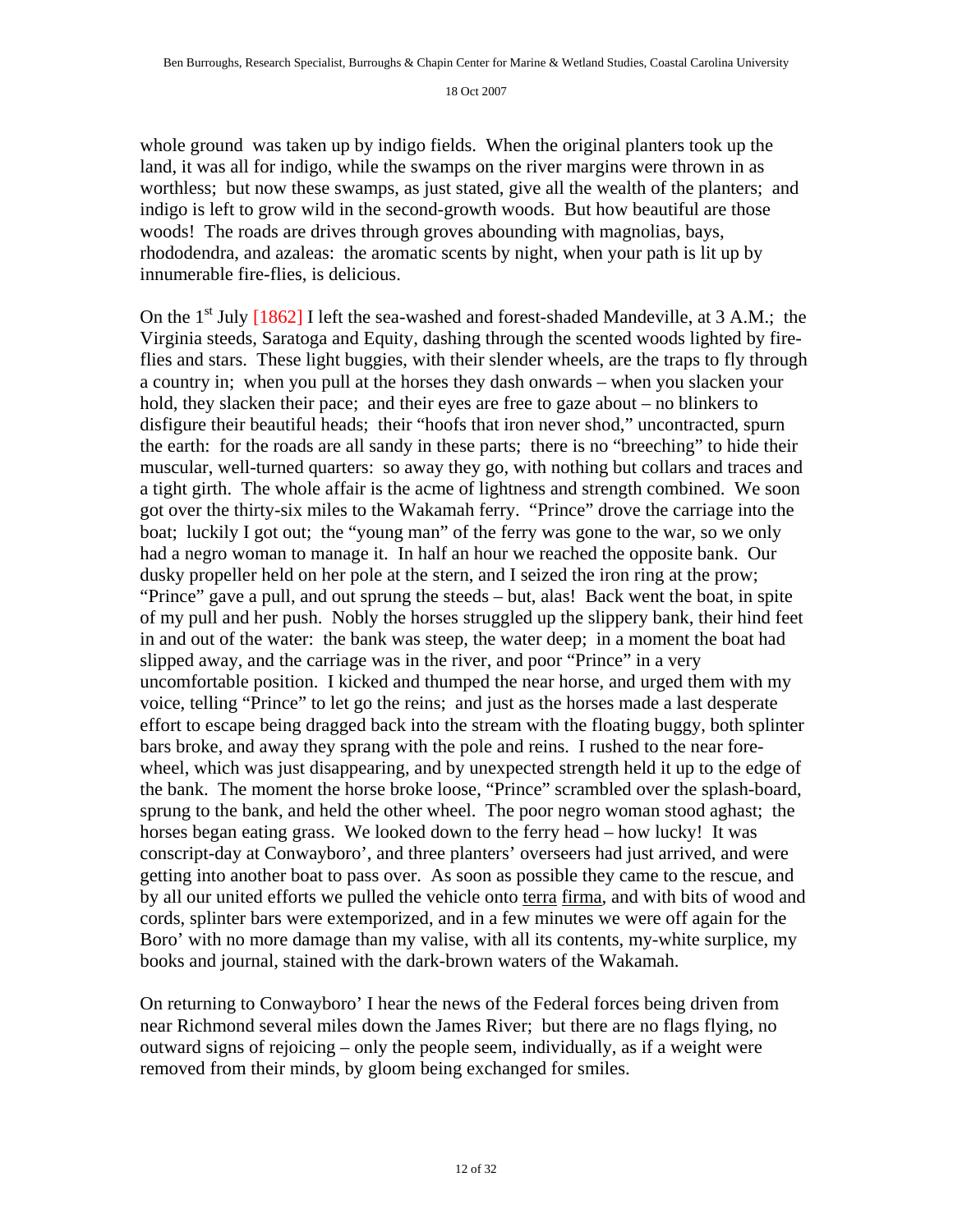A warm retreat is Conwayboro'. At midday, July  $2<sup>nd</sup>$  [1862], thermometer 86 degrees, and little relief at night; yet people seem to live to a good old age here. I met a lady today, aged seventy, strong in mind and body; has a son who has been wounded four times; her residence is North Carolina. A friend of hers, a widow, had a plantation at Pollocksville: part of General Newbern's force [U.S.] went up the river and took away by force 100 of her negroes. She stated as a known fact, that four ship-loads of negroes had been taken from Port Royal to Cuba, and sold to pay expenses of the war. [pages 78-85]

On  $3<sup>rd</sup>$  July [1862] I started for Columbia and Winsboro'. The train from Wilmington arrived at Fairbluff at 12.30 night; cars full of wounded men from Richmond, reached Kingsville, 100 miles, at 7. A. M. Near this place the Wateree River and its tributaries and swamps are traversed by a viaduct raised on timber tressel-work for five miles. Kingsville is the junction of the branches to Augusta and Columbia; therefore many of the poor wounded soldiers got out. It was sad to see them. The station hotel, by no means adequate to the demand now put upon it by the war, did not meet their wants; the hot fries and beefsteaks of the American breakfast they could not taste. I asked "mine host" if there was nothing else. "No-only pay 75 cents, and sit down." Several of them said, "We only want a little milk and water and a biscuit,"-which were not to be had; water was indeed scarce! They covered the station, some on stretchers, some on crutches-no one to attend to them. It was twenty miles to Columbia, which we did in the luggage-car of a freight train. On  $4<sup>th</sup>$  July [1862] I arrived at Columbia, capital of South Carolina, a very pretty city, called the "Garden City." Every street has an avenue of trees and one long street, a double one. I was provided with a letter to the Governor, Mr. [Francis] Pickens, by the kindness of Mr. Mason; and I lost no time in making use of it. Found him at his office, and, luckily, the general of the district with him. I reported the state of things at Kingsville, and orders were issued then and there for an assistant surgeon to be stationed there, and a wayside hospital erected, with all the needments for the sick and wounded. I avoided the crowded hotels, and put up at Mrs. McMahon's boarding-house. These houses are to be found in every town, and very nice they are, having the table-d'hote system well carried out; the drawing-room, pianoforte, &c. Never was there a cleaner house than Mrs. McMahon's; and most agreeable society. She had Colonel Hayne, aide-de-camp to the general, a poet and a friend of poets; Mrs. Bartow, the widow of one of the brave men [Brig. Gen. Francis Stebbins Bartow] who fell at the battle of Bull Run, 1861; and Colonel *[James]* Chestnut *[Jr.]* (one of the State Council), with his lady [Mary Boykin Chestnut, author of *A Diary From Dixie*], and several others. Our good hostess gave us a great treat in real tea and coffee; but her supply was nearly out."

# Chapter VI.

Back at the Refuge, and then to the Wakamah and the Blockaders.

When I arrived at Conwayboro', 185 miles east of Columbia, on the  $11<sup>th</sup>$  of July [1862], I found that the thermometer in my sister's sitting-room had been 93 degrees all yesterday, but a thunder-storm this afternoon cooled the air – mocking-birds were singing all day close to the house. A negro nurse came to-day with a beautiful child, son of Mr.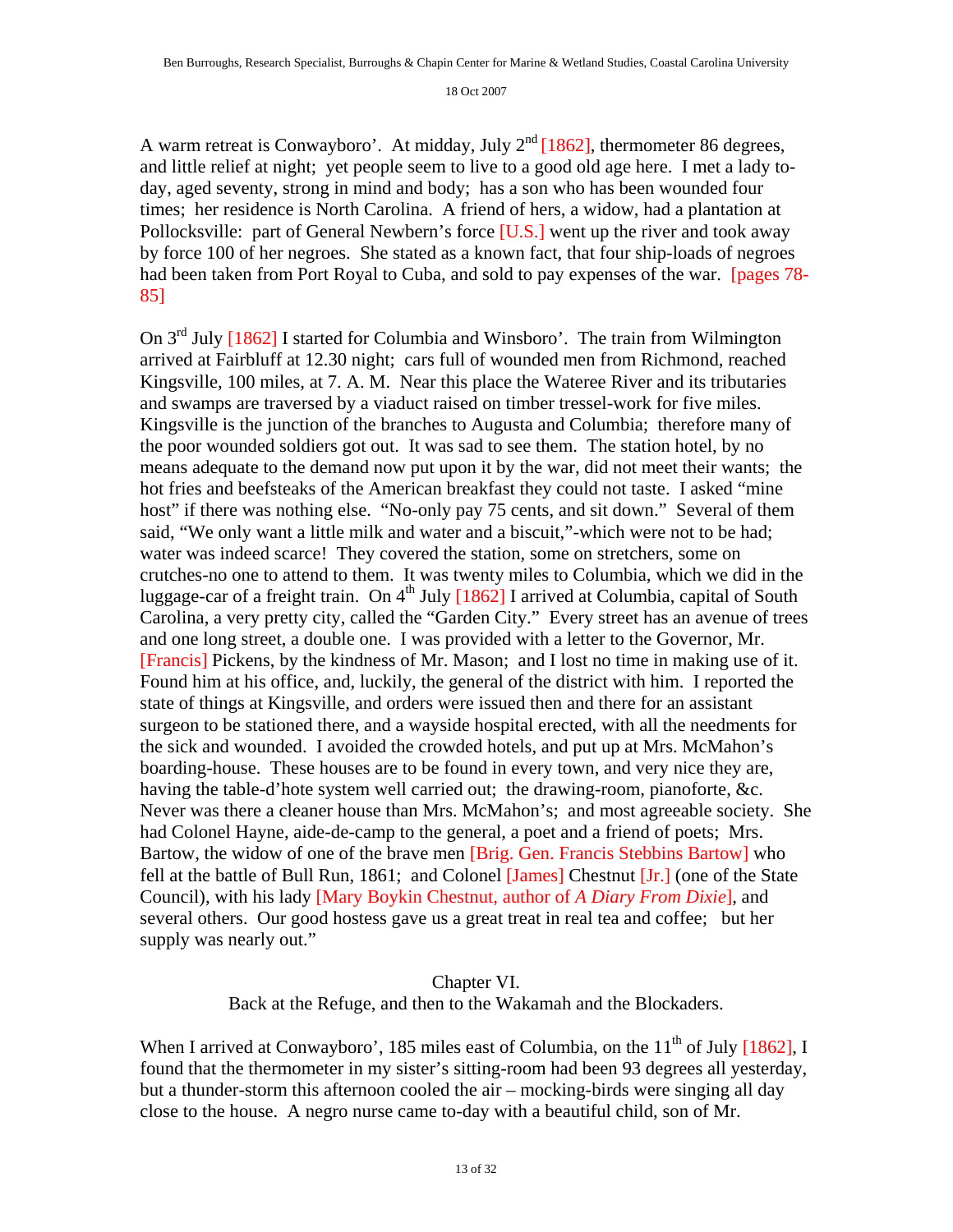Emanuel; its name was "Plowden Weston," a name celebrated in South Carolina for true and unostentatious patriotism. The Emanuels were refugees from George Town; for which borough Mr. P. Weston is a member in the House of Commons of the State, called the House of Representatives. Two of the young men are in his company in the  $10<sup>th</sup>$ Regiment, South Carolina, fine handsome fellows of six feet each; and if ever Walter Scott's Rebecca was personified, she is in Miss Emanuel of Conwayboro'. Mr. Weston was invited to the "circumcision" of this infant named after him. How many Christians have had this mark of Jewish tolerance? But this is the land of toleration and mingling of creeds. When I looked on these beautiful forms, and heard of the Jews, of whom there are many in the South in high position and highly educated (for their colleges are excellent, even so good that many Christian youths attend them); when I heard of their joining the Christians in all works of charity which are now called to life in this struggle for liberty, I could not but long for them to see the truth of the  $22<sup>nd</sup>$  Psalm, &c. – to look to the true Christ, the Messiah on the Cross – to give up their hopeless waiting for that atonement which has been perfected; and offered up a prayer for them to come to the true light.

Some ladies and gentlemen called, all handsome, all cheerful; neat carriage and horses. The features and figures of both sexes in these in these parts of the world are remarkable for correctness and beauty; there is often a want of colour in the cheek, no doubt arising from the heat of these latitudes, but the eyes are very brilliant, and the mouths are not slow to utter the thoughts of the minds which those eyes seem to reflect. The ladies are aware of their influence; yet without any pride or affectation, but with perfect goodbreeding, do they accept the great deference, almost homage, which is always paid them by the stronger sex in the South. Perhaps this spirit of devotion has made Butler's [General Benjamin F. "Beast" Butler, U.S.A.] insulting proclamations more irritating, and roused the ire with which, when the Southern regiments charge bayonets, amid their yell, they shout out, "Butler and New Orleans!"

Snowhill – nix a non nigendo – was a scene of rejoicing from my bringing a good account of the friends and relations of the negroes from Winnsboro'. The fiddle and banjo sounded for the merry dance on the Saturday half-holiday, and bonfires blazed at night; and on Sunday morning, before daylight, I was awoke by the sound of hymns from the negroe's court.

After I had preached in the Presbyterian church [Kingston Presbyterian Church] I was asked to preach in the Methodist [Conwayborough Methodist Episcopal Church, South], but was prevented doing so by absence till to-day, the  $13<sup>th</sup>$  of July  $[1862]$ . Two venerable-looking yeomen, elders of the "Methodist Episcopal Church," offered prayers, and I preached on Isaiah 1iii.,  $2<sup>nd</sup>$  verse: "He hath no form nor comeliness; and when we shall see him, there is no beauty that we should desire him" – which I took to foreshow the shame of the cross, on which his beautiful form was marred and all his comeliness spoilt, and even his own disciples forsook him and fled from him; for while he was young "He grew in stature and in favour with God and man;" and when he went about doing good, and it was said of him "Blessed is the womb that bare thee," and multitudes hung on his words, there can be no doubt that his form was perfect and his countenance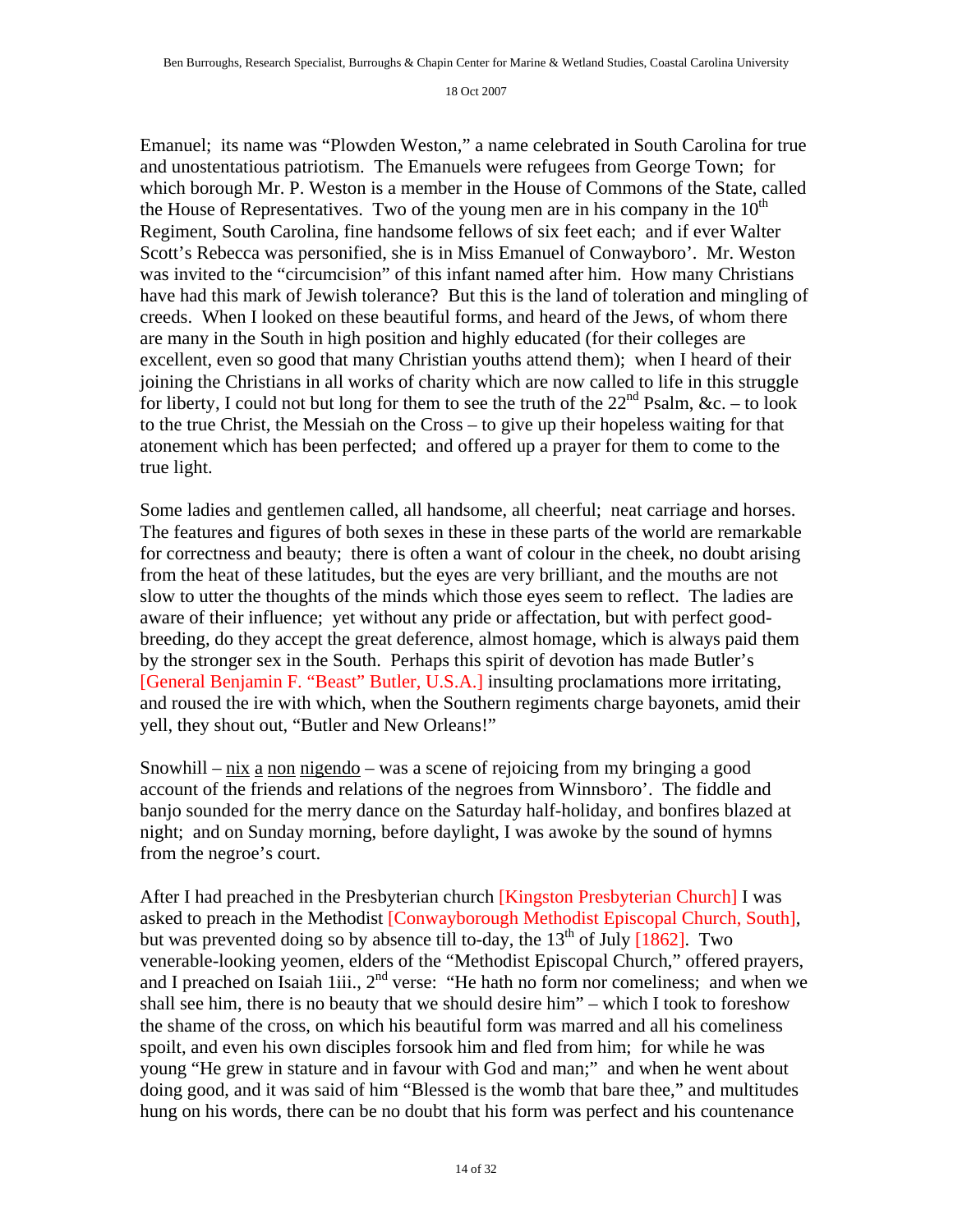beaming with love. One of the Elders gave me the hymn-book, and I selected the wellknown hymns, "Lord, we come before thee now," "Rock of Ages," and "When I survey the wondrous cross," – from which I showed – that the shame of the cross was changed to glory now, to all the faithful – that we were not ashamed of the cross, and to look on the crucified Saviour; Christians used the pictures and crucifixes not as objects of worship, but as mementos of him who once was despised and rejected – that St. Paul's expression in his Epistle to the Galations, chap. iii, ver. 1, "before whose eyes," &c., I took to mean that the Apostles used pictures or figures of Christ on the cross to illustrate their teaching, pictures being, as it were, a book to the unlearned. I told them that their founder, J. [John] Wesley, never meant his followers to leave the Church; that their having bishops and imposition of hands was an acknowledgment of the apostolic order, and that perhaps ere long they would see that the laying on of hands is utterly meaningless without faith in the apostolic succession. I mentioned my having lately seen a cross on the gable of a Methodist church; and indeed during my short stay in America I had seen many signs of agreement among various denominations of Christians, that are not seen in the Eastern Continent. How singular that I should be asked to preach for both Presbyterians and Methodists, when I had been for years past praying for and urging, in sermons and pamphlets, the unity of Christendom! Old Beatty's prayer was good and reverential: with tears and trembling he alluded to the war: he had just lost a son, who died of his wounds, received at the battle of Secessionville, in James Island [SC]; he has three more in the  $10^{th}$  S.C. Regiment, now in the Far West. Both congregations requested me to preach again to them, but I was prevented doing so.

In the afternoon I met a negro who had just been officiating at a negro funeral. Henry Wallace, a negro class-leader, preached in the Methodist church in the afternoon: having our family service at Snowhill, I could not attend. One thing is certain, that the four million negroes in the Southern States are all professing Christians, and all have spiritual as well as temporal provision. Bondservice has its evils; but have all the Missionary Societies together, in Africa and Asia, brought such a number to the knowledge of our Savior? This is a question I was often asked in my intercourse with Southerners; and even where negroes are hired for town work – e.g. in hotels and stables – they arrange for attending Divine service some time every Sunday, and the masters never think of refusing to let them go; but on inquiring of white waiters at hotels in America and London, I have generally had for answer, "O no, we have no time for that. Our work is from early morning till late at night, Sundays as well as other days."

The boat's crew from Hagley were again up at "The Refuge," [Snow Hill] and in the evening all met together, and I heard them singing a fine solemn hymn, several women's voices mingling. Then they sang a kind of epic hymn, improvised by one of the boatmen, going on for at least ten minutes. I marked down the following words: --

"The Jews killed my Jesus. (Chorus) – Hallelujah! Upon the cross they stretched Him – Hallelujah! They laid Him in the Sepulchre – Hallelujah! Then early in the morning – Hallelujah! Came Mary and Joanna – Hallelujah!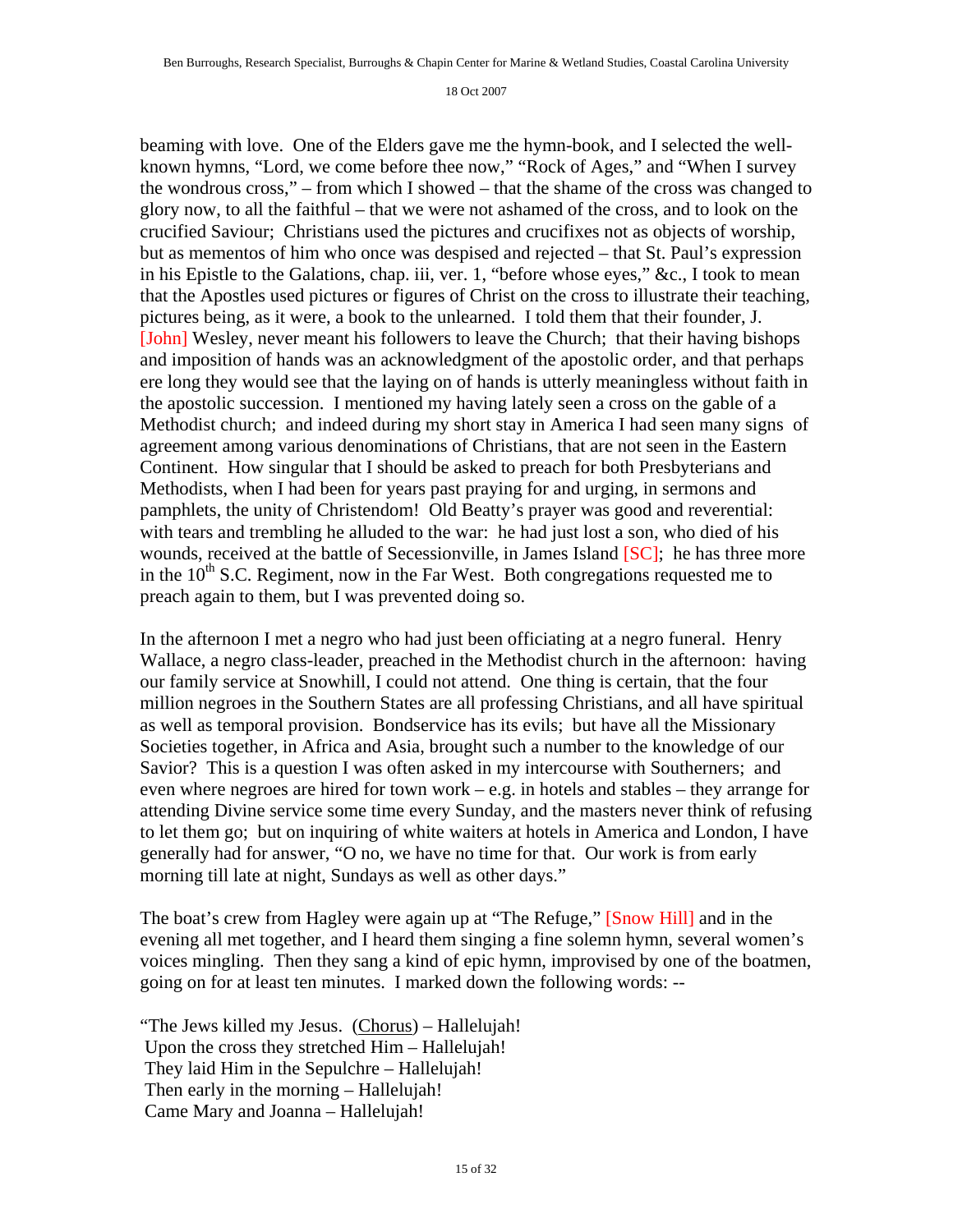And asked for Master Jesus – Hallelujah! Two angels were a-sitting – Hallelujah! Where He had been lying – Hallelujah! Jesus was a-standing – Hallelujah! Hard by in the garden – Hallelujah! Mary did not know him – Hallelujah! And said, "Where has thou laid Him? – Hallelujah! "Mary, don't you know me?" – Hallelujah! Then said she "Rabboni" – Hallelujah!"

The hallelujah is prolonged so as to give the singer time to remember or improvise the next line.

The Voluntary system reigns throughout, and will not allow its ministers to want for the necessaries of life, as, sad to say, is the case in hundreds of instance in the Church in England, where the "livings" are turned into "starvings," by the robbery of the tithes, mildly termed "alienation," and the lords of the soil take no steps to make up for the loss – muzzling the ox that treadeth out the corn. The clergy of the Anglo-American branch of the American Church whom I met receive from \$1,500 to \$1,800 per annum, besides residence, and glebe of five acres or so, or in a town a house, rent \$400; if he has a family, the Elders pay him \$200 per annum, and allowance for children, and funds for superannuated ministers, widows, and orphans. In the Episcopal Church there is such a fund also, the clergy themselves paying an insurance rate, which is very light, as the laity subscribe largely to the fund.

I met a clergyman who had a negro man and his wife, who had ten children, and one of them had married, and had four children, amounting to seventeen. The attachment between master and negroes was so strong that he could not bear to sell any of them: this is one of the difficulties in "the institution;" he must feed and clothe them all! If they were set free they would be helpless. Generally I found great reluctance to sell the negroes. Often it was observed to me, "See what a system we have had handed down to us, in which many difficulties arise." And this was an instance. It was often remarked to me, "We would gladly have free labourers, but the negroes are not for it, they are so dependent, like children; in fact, slavery is a curse to the white, but a blessing to the black man." I knew of an instance where, by the will of a proprietor, 150 slaves were obliged to be sold. The inheritor could not bear to put them in the market, so he looked out for some friend to take them, and was after a while successful; they were sold for much less than he might have got, to go 800 miles away. At the parting of master and negroes there was a scene of sorrow and weeping, and so they went on to the steamer in the river; but the negro is a light-hearted creature: music and refreshments for them were provided on board, and their sighs and tears were soon changed to laughter and merriment.

The Abolitionists are not always so humane to the negro, if it be true what was told me, viz., that among some property in South Carolina left to Mr. [Charles] Sumner, the Senator [abolitionist from Massachusetts], was a remarkably fine, intelligent servant.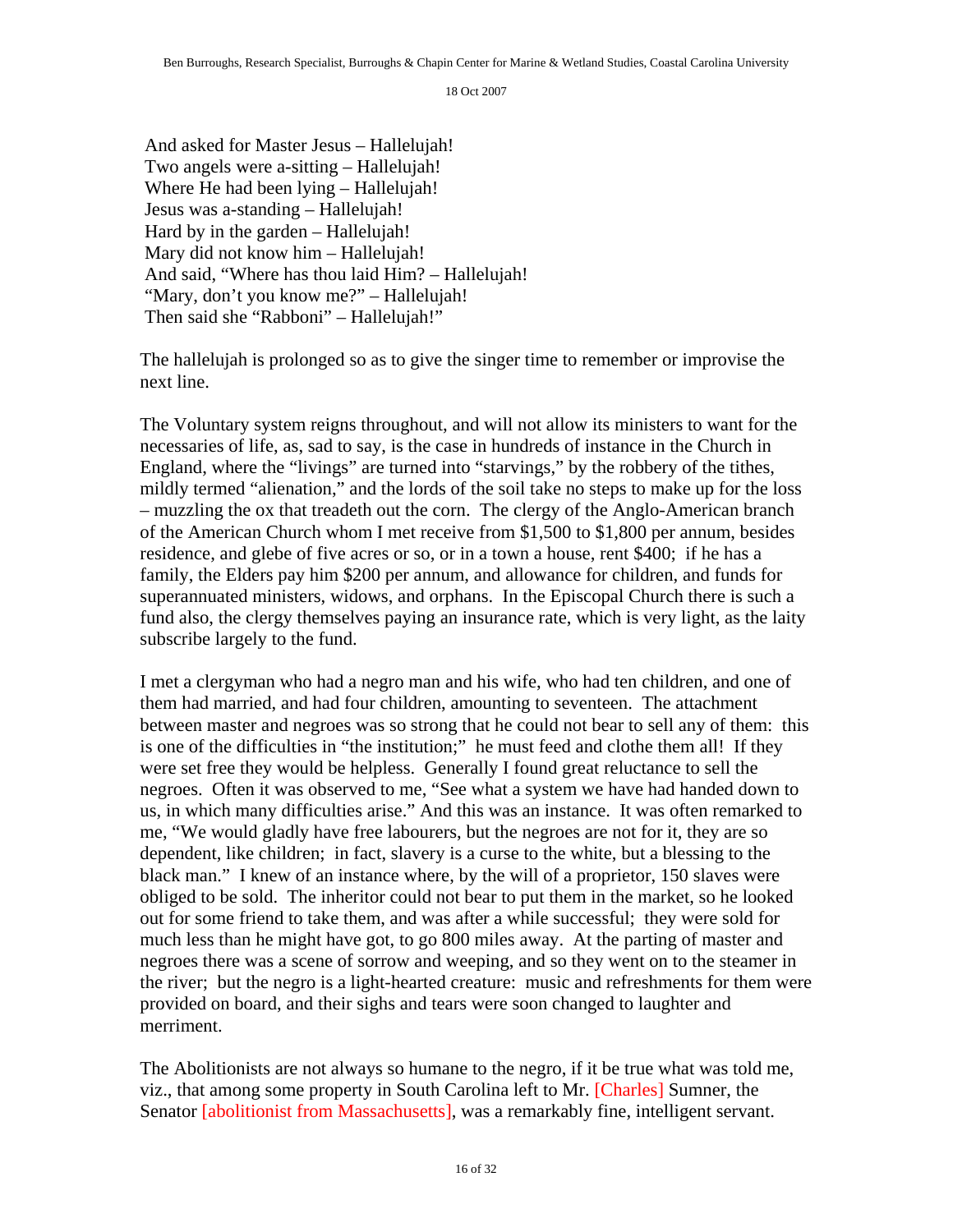Some friends wrote to him in the North, saying, that if sold by private contract a good place could be insured for the man, though the price would be less than if put up for competition; the answer was, that he was to be sold for as high a price as he could fetch. Certainly, this was all fair; but what an opportunity was lost of practising the principle! I met a gentleman to-day on furlough from the  $10<sup>th</sup>$  Regiment from Missouri: he declared that thousands of negroes in Missouri said they would rather help "massas" than strangers.

The heat of the middle of July at Conwayboro' is no joke: thermometer 89 degrees. One of the George-Town refugees, Mr. Porter, was going down the river in a "four-oar," and kindly offered to give me a passage to Hagley. I was up at 2.30, but we did not start till past four. The negro captain of the boat was a jolly fellow: he blew a loud blast on his "conch" to call his men together: not an easy thing is it to sound the conch, but when once attained, it gives a far-resounding call. Captain Charlie had his wife on board to give her a trip to their dearly beloved home, from which they wished the Yankees far away.

The Wakamaw is a very winding river. There was no wind for sailing: the sun was extremely hot, and there being no awning to protect us, its effects were felt severely; but the negroes rowed merrily, every now and then singing their boat songs. Instead of reaching my destination at the expected time, 2 P.M., it was 9 o'clock and pitch dark when I landed: the tide was for some way dead against us. The sea-side residence was more than three miles distant, which, on account of the darkness through the woods, the only light being the fireflies, I did not reach till eleven. On the next day I found the cool sea-breeze and bathing in the surf of the Atlantic very refreshing.

As I was walking along the beach, I saw some curious tracks in the sand, going to the foot of the high sand-banks by which the beach is bounded. The old negro who had charge of the house told me that they were turtle tracks, and that it must have made its nest there: after digging a few inches under the surface we found a heap of turtle eggs in a perfectly round hole about eight inches in diameter, each egg being the size of a small fives-ball. We took them all out, and counted 115. The most extraordinary thing is that though they will bear no pressure of the fingers without indenture, yet none are hurt by lying one on the other. The discovery delighted the negro, who said that they were "firstrate" eating, which, on having some for breakfast, I found to be the case. They have a delicate flavour, and must be very nutritious: their coating is tough instead of brittle. The usual time for laying these eggs is at the full moon, and they are hatched by the heat of the sun operating on the sand. Turtles abound on this coast.

On the  $20^{th}$  July [1862], I preached at the plantation church, St. Mary's, Weehawka. Mr. Rosa, the catechist, is a "lay reader;" which office enables him to read the greater part of the service: thus he greatly helps the minister. The following prayer was used: --

"O God, King of kings, Lord of lords, the Ruler of sovereigns, who dost from thy throne behold all dwellers upon the earth: behold with thy favour and pity the people of this State; give unto them the spirit of courage and of holy fear, the spirit faith and wisdom;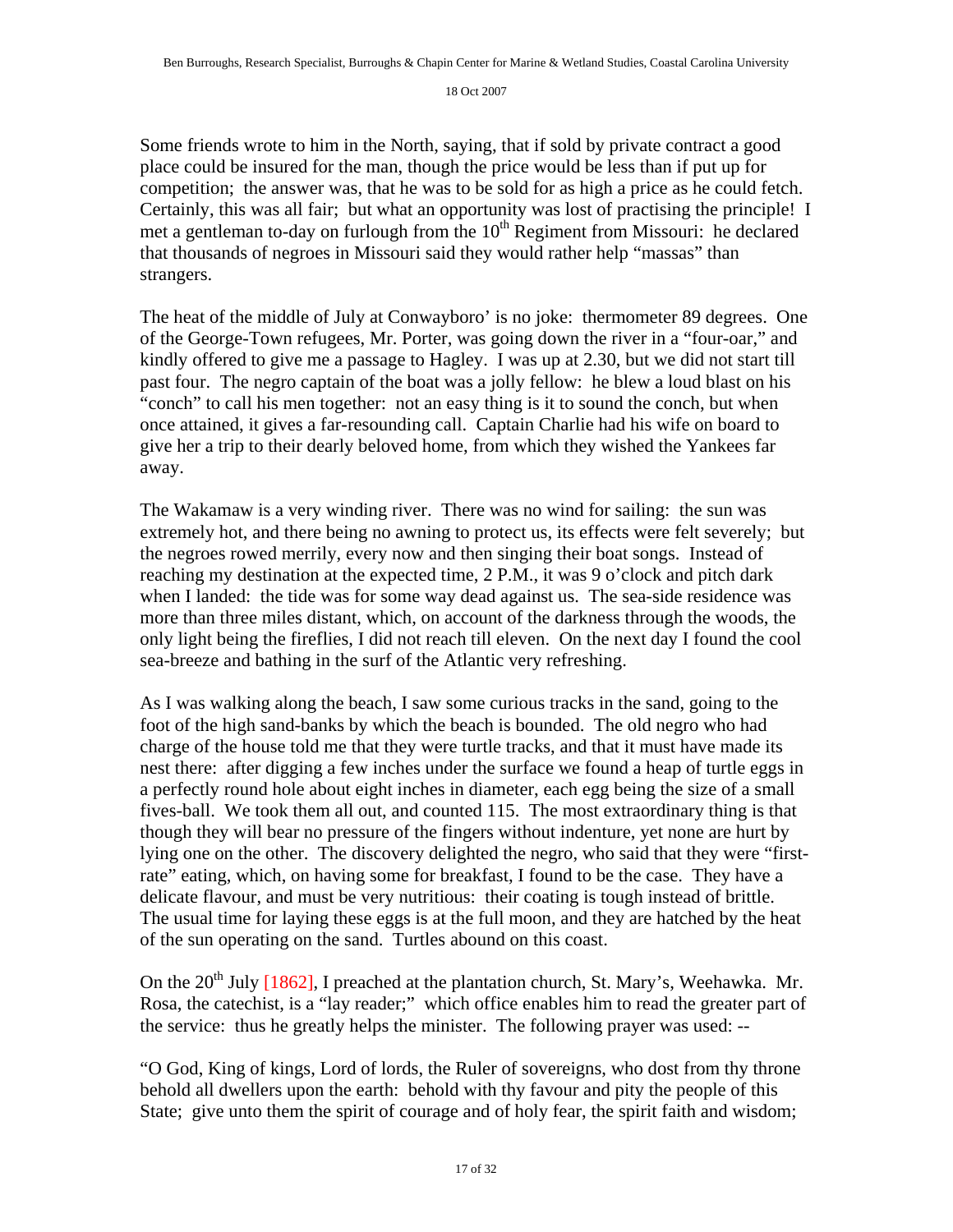so that all their counsels may be governed by thy word, and be under the guidance of thy inspiration. Give to all their rulers grace to execute justice with impartiality, and to maintain the laws and rights of the commonwealth. Give to all masters grace to keep order and discipline in their families, and to treat their servants with mercy, kindness, gentleness, and discretion; knowing that thou hast made of one flesh all the nations of the earth. Give to all servants grace to obey their masters, and please them well in all things; knowing that in thus doing they shall please thee who art the Master over all. Give to our enemies grace to cease from their evil designs against us. Assuage their malice, and bring to nought their wicked devices. Give to all thy people here and elsewhere, grace to live in amity, harmony, and peace. But more especially we pray thee to give thy special grace to this our State of South Carolina; that under thy care she may long flourish and endure, giving her victory over all her enemies; so that truth and justice, religion and piety, may be established among us for all generations. All these things we ask for in and through thy dear Son Jesus Christ our Lord." [pages 109-120]

The next day  $\overline{July}$  21, 1862], as I was quietly reading in the house, several shots were fired from some Federal gunboats over the end of the island to the mainland. Some of the shells passed not far from the house where Mr. Rosa, the overseer lived: his wife being very much alarmed, I thought I would try the experiment of a flag of truce, and hoisted my white handkerchief on a fishing-rod. The firing immediately ceased, and a boat put off from one of the gunboats. Mr. Rosa and myself went down to meet it. A sailor waded through the surf, and said the captain wished to see me, and I said I wished to see the captain; so I rode pickaback on the Yankee sailor to the boat, and in a short time was alongside the smallest of the gunboats, on board of which I introduced myself to Captain Baxter, the officer in command of the United States blockading squadron off George-Town. They were miserable-looking specimens of their navy, one being a huge troopship of four guns; the other a small river tug, which had been taken from the Confederates, having one brass rifled gun. I explained to Captain Baxter my reason for hoisting the white flag; told him that I was a British subject, and wished to know what he was firing at. He replied, that his orders were not to molest private individuals or property, but only to destroy all the gunpowder and salt works along the coasts, and that he had come there to destroy some salt-works which he saw on the mainland. He asked me who they belonged to. I did not know the gentleman's name, but told him I had heard they were private property. He replied that he had information that salt was being made there for the Confederate army. He said that he had 700 negroes who had come off to him from the shore; that he had put them on an island a few miles south, where he had a hard matter to feed them; and asked me if I knew where he could get provisions for them. I said I thought negroes were "private property;" to which he replied that "they came to the ships, complaining of desertion and bad treatment on the part of their masters – what could he do but receive them? – it would have been much better for the masters to have remained on their plantations," &c. I observed, that the treatment which had been practised down the coast was not much encouragement for them to do that; if all commanders had acted up to Captain Baxter's professions doubtless it would have been different. He asked me also if I was an "Abolitionist;" to which I replied, "Certainly not, if abolition was to be had by force, or hastily; for I had heard enough of that in Jamaica and Hayti." In a short time Lieutenant Gregory came from the big ship, and joined in the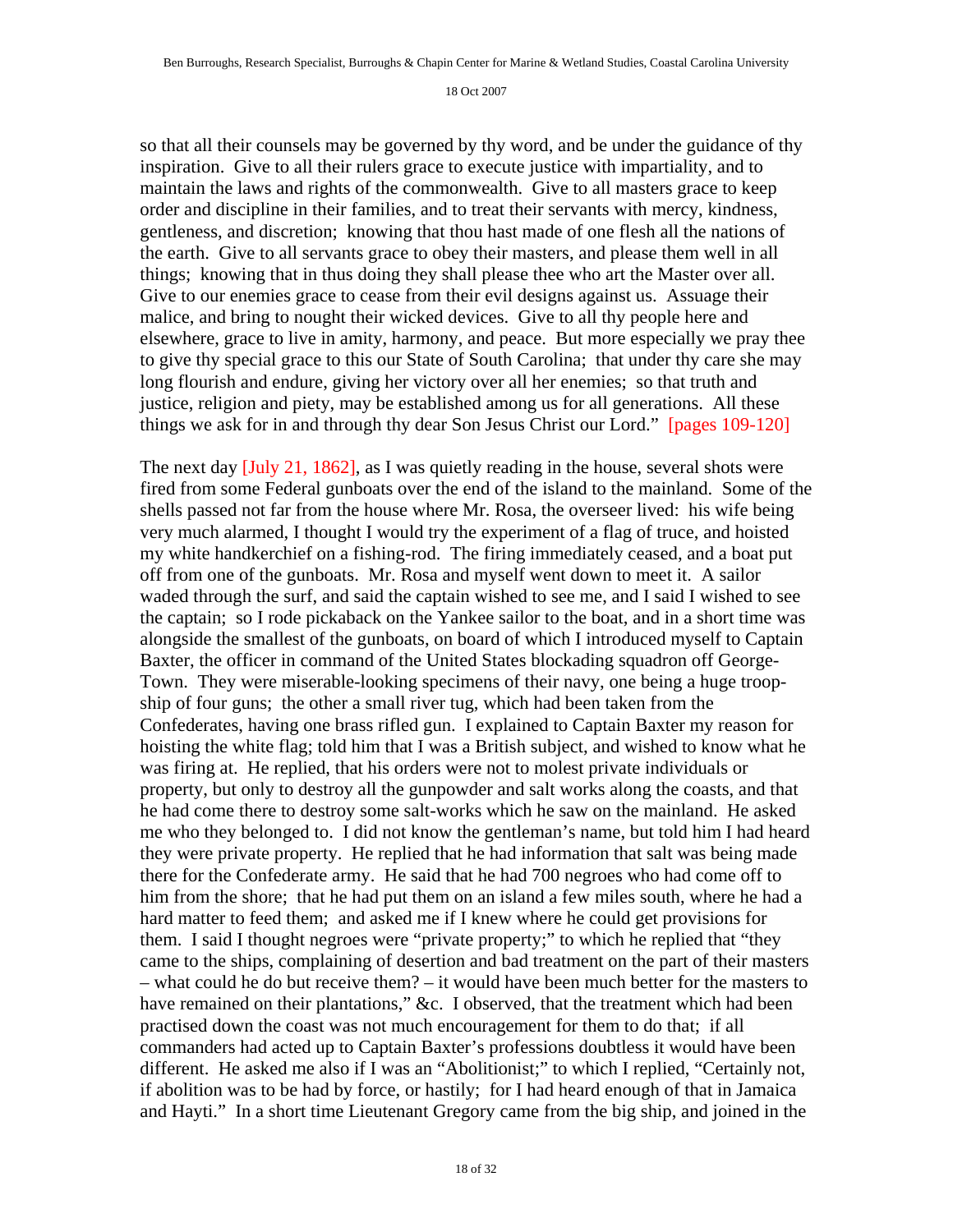conversation. I showed them my passport from Lord Lyons, and the passes from Messrs. Seward and Stanton; after reading which they asked me several questions about the person at whose house I was staying. When I told them, they asked me what "Catechist" meant. The two senior officers then began to consult about tendering the oath of allegiance to Mr. Rosa. I heard them say that if he refused it they would take him prisoner. They asked me if he was a Southerner; I said I supposed so, since he lived in South Carolina. They also asked if I thought he would take the oath of allegiance. I observed that it would be very unfair to force him to it, placed as he was as Catechist among the negroes. They were quite ignorant of the course of the creeks, and thought Pawley's Island was part of the mainland. They asked me various questions about the Church of England, and said they found the services of our Prayer-book very useful, and always used it in funerals at sea. They expressed surprise that I, as a clergyman, should come out at such a time of war and tumults; and when I explained the object of my errand to the South, they professed entire ignorance of the stoppage of the inland mails. After an hour's conversation in a broiling sun, I thought it time to take my departure, and on making a motion to leave, the captain politely ordered the boat alongside, and put me ashore from where I started. The shells were soon again bursting through the woods; and the two boats, containing about twenty-four men, proceeded up the creek which formed the island, and landed at the salt-works. We could distinctly hear across the estuary the sounds of destruction of boilers and barrels, &c. On their return, an officer and about twelve marines, all armed with cutlasses and rifles, debarked and marched up towards Mr. Rosa's house. Fearing Mrs. Rosa would be alarmed, I met them, and requested he would keep his men at a distance if he wanted to go up the sand-hill to the house. So they remained on the beach, while he with a sergeant walked up to the house. This officer had asked me, when on board, if there was any furniture in the sea-side houses; and I was ready with a protest, on the strength of Captain Baxter's words. I stayed with the men: they said they were thirsty, and Mr. Rosa and myself gave them water. Having seen several British sailors in the blockaders off Charleston, I asked if any of them were British; and one of them said, "No, we are all Yankees." They were finelooking men, and well-accoutred, in blue uniform. They kept asking if there were no soldiers near – looking into the bushes. Some two months previous there had been a troop of cavalry quartered in these houses, which doubtless they had heard of. After a time, the captain's boat pulled into the creek, and the two boats immediately returned with him. It seemed as if he was not satisfied with the work of destruction, as more went on before him.

Next morning [July 22, 1862] at eight o'clock, when I went to Mr. Rosa's house to breakfast, I found the captain and his lieutenant, supported by several officers and men, parleying with him on the bridge which spanned a sand ditch leading to his house: they seemed very anxious to find out where Mr. Le Bruce [John LaBruce] and Mr. Ward [Capt. Ward of the artillery] were, who, they heard, were owners of the salt-works. The lieutenant said they would have the former, dead or alive, as he had supplied the army with provisions (I heard afterwards he had been in the commissariat, but was now out of it). They evidently thought he was concealed somewhere near. A cart, with his portmanteau, pistols, and some money, had been taken by the sailors the night before: his house was next to Mr. Rosa's, but, strangely enough, they never went to search it. His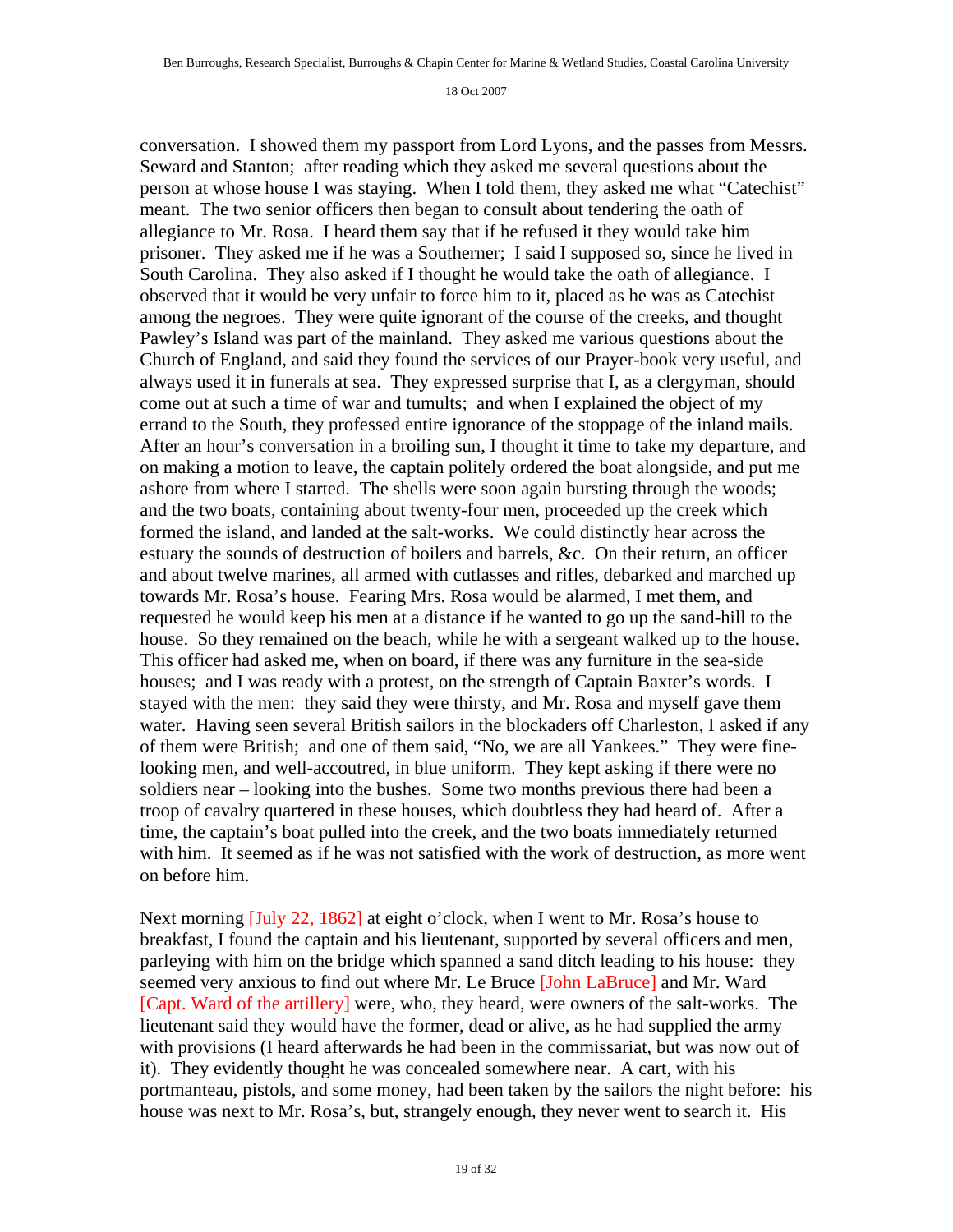negro groom, with horses, &c., had come a few days before the boats came, but he sent to stop his master coming, and return his horses and baggage – the latter being seized as related; for the negro who was driving the cart, hearing the cannonballs crashing through the woods where the road lay, un-harnessed the mule and rode away as hard as he could, leaving the cart at the salt-works. The groom, called Robert, complained to me that all his clothes were taken with his master's; so when I found Captain Baxter at the house, I said, "I thought you did not take private property, and now you men have taken a private gentleman's baggage, and also a negro's kit; -- won't you give it up?" "Oh no," said he, "I shall want it all to help to clothe the poor niggers I have in South Island." While we were talking, several of the men went round the house to the negroes, and tried to persuade them to go to the ship with them, to be free, but on and all refused. The sailors wanted to force them; but the sub-officer would not allow it – he had heard what Captain Baxter said to me. It was said that the sailors received some reward for each negro; it looked very like it – and it was not hard to guess how the 700 negroes had been collected. Some of them had swum ashore, and stated that the rest were starving, and that boatloads had been taken over at night. On one occasion, a child had cried, and the officer being afraid that the noise would bring an attack from the shore, threw it overboard, as the mother could not silence it. As for Robert, he told them "he was just as free as they were; he had a good master, who gave him everything he wanted, and he would never leave him; they could not leave their captain, so they were not free." In short, Robert is a "right-smart" fellow. I was very glad that the captain said nothing about the oath of allegiance to Mr. Rosa. He told me if England interfered, the United States would certainly declare war against her. I said, "How about "mediation" in a friendly way?" "Oh," he said, "there would be no harm in that." He accused England of supplying arms to the South. I said, "England had free trade, and her merchants would take arms and other things to the market, wherever it might be; and that in our war with the Hottentots, we found they got muskets from Birmingham." The lieutenant said the United States could beat England out and out; but when I asked him to explain, he said he meant they would soon have fifty iron-clads, and England and France only had thirty-seven! I observed, it was not always numbers that had the best of it. The lieutenant said Christianity and war were opposed to each other. "True, "I observed; "yet as long as this world lasts there will be wars; but those who fought were told to be content with their wages, and to do violence to no one;" whereupon Captain Baxter gave me a nod. In about half an hour they departed for the salt-works, three boats-full up the creek, and Mr. Rosa and I to breakfast. Before it was over, crack, crack! from the shore; and on running out, we saw puffs of smoke from the wood, and about two dozen Yankees running as hard as they could. But suddenly they stopped, fired into the wood, and then jumped into the boats and pulled away down the creek back to the ships. Having no spyglass, I could not distinguish; but I certainly saw some dark things lying on the shore. The firing from the ships now became more frequent (as if to dislodge the enemy from his ambush); and at about one o'clock, under it, the three boats, fully armed, returned to the salt-works. As far as we could see, it was to take something away; and they carried what we thought were dead and wounded men into the boats, unmolested by the enemy: a party of men lined the sides of the creek as they retired, firing into the wood at intervals, and practising at a poor old mule, which, after several shots, fell. Directly after they had reached the ships they weighed anchors, took the little steam-tug on board the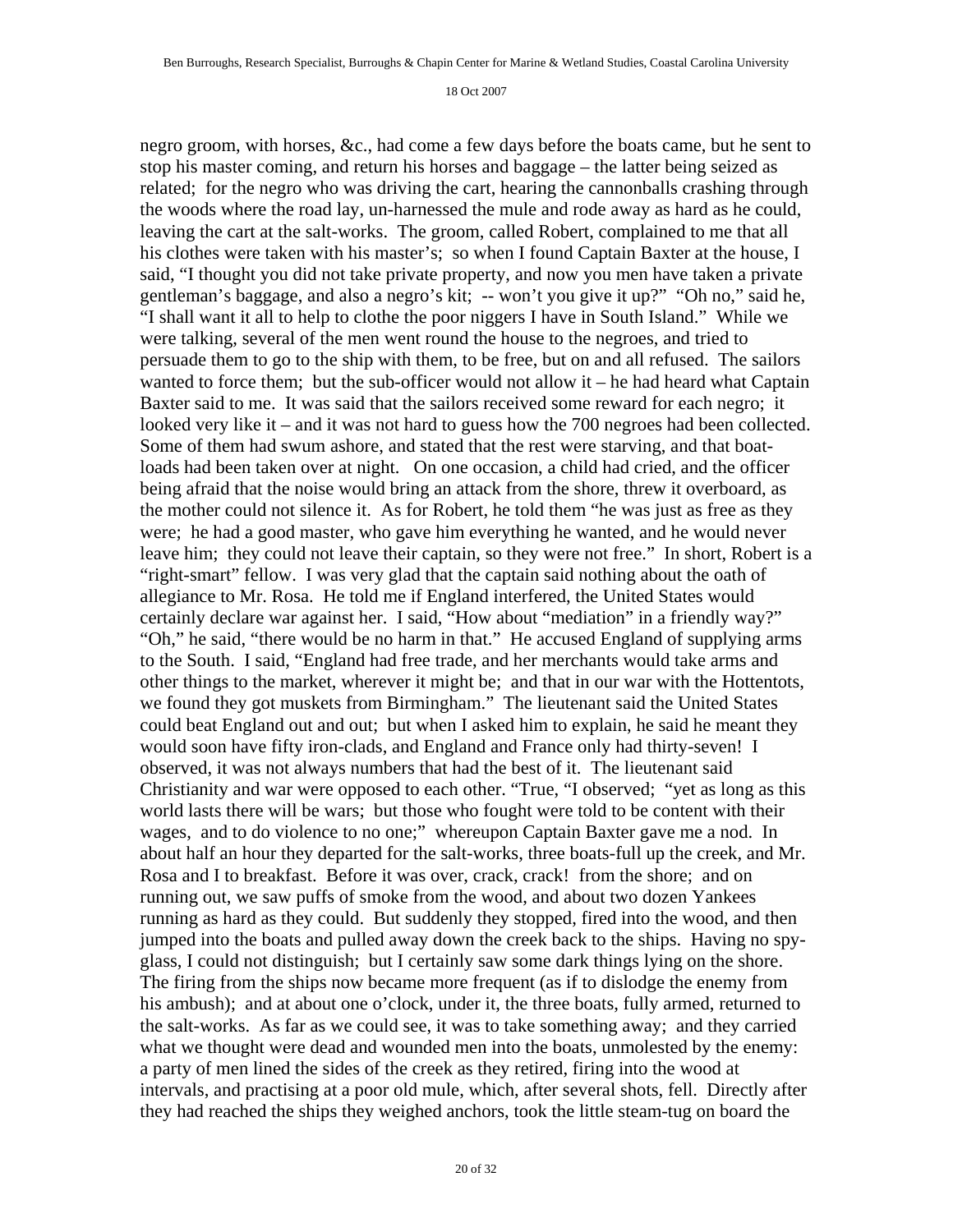large troop-ship, and steamed out to sea. Not going south to George-Town, I guessed they went out to consign their dead to the deep. In the evening a lieutenant and six of the cavalry came across to the island: they said their whole force was twelve men; that they had wounded several Yankees, and certainly killed three, and had got an officer's sword, which was left on the shore; that they had been out watching all night; they did not come out of the wood after firing, but went back about a mile to where their horses were tied, to get some food; that not one of them was touched, though the shells burst all round them; that while they were refreshing themselves the Yankees must have come and taken off the dead. They said the enemy did not destroy the boilers; they were too strong for them, but they broke up the pump, and emptied about fourteen bushels of salt into the mud – an act for which the wild Arabs of the desert would have branded the perpetrators with barbarism. The salt was not for the army; and Mr. Rosa had assured the captain that it was for the sole use of the negroes in Mr. Le Bruce's plantation – yet Captain Baxter had only acted under orders. Who were the barbarians? I felt grateful to him for listening to my remonstrances about the oath of allegiance being tendered to Mr. Rosa; and for firing wider of the house, after I had requested him. We shook hands at parting, and he said he should be glad to meet me again, in quieter times. He had been in England, and knew it well. Perhaps that very hand had dropped the sword on the beach!

In the evening all was still. I had had my bathe in the surf; and six cavaliers, with slouching hats and Cossack horses, under command of Lieutenant McDonald, rode up to Mr. Rosa. I was introduced. They were all men of education and fortune. I have already mentioned their report. Shaking hands with one is an introduction. Within twelve hours I had shaken hands with North and South! O that they would shake hands together, and end this horrid, unreasonable war! Mr. Rosa felt convinced that if he could have had an hour's confab with Captain Baxter he would have convinced him of the injustice and folly of the cause of Unionism versus Independence.

While I was indulging the relaxation of the island fanned by the breezes of the Atlantic, and washed by its waves, I had the luxury of part of Captain Weston's excellent library; and for light reading, I met with one of Charles Reade's novels, "Love me Little, Love me Long." His works seem to be great favourites in America.

On the  $23^{\text{rd}}$  of July [1862] I rode over the sands to the scene of destruction. Broken barrels lay around; bits of boilers, pump, timbers cut in half, &c.; a hole just eight inches diameter through an overseer's house, so as to fit a ventilator over the door; two or three more through the roof; trees splintered in all directions. About 300 yards further up the shore an old negro had kept on salt-burning for Mr. Duncan [Benjamin Faneuil Dunkin of Midway Plantation], a planter, at the overseer's house, all the time, but his boilers were concealed by trees. I saw where a shot had torn up the ground about a foot from the chimney of the kitchen where he was sitting. He had two caldrons, each having a large conch in it to catch the dirt: he made three bushels a week: the water was brought to the boilers from the creek, instead of having a pump. Here was no want of courage. Another servant, a mulatto, had stayed in the house aforenamed to see what the Yankees did, till the shot went through it, just over where he was, when he went into the rushes and hid himself all the time they were on land.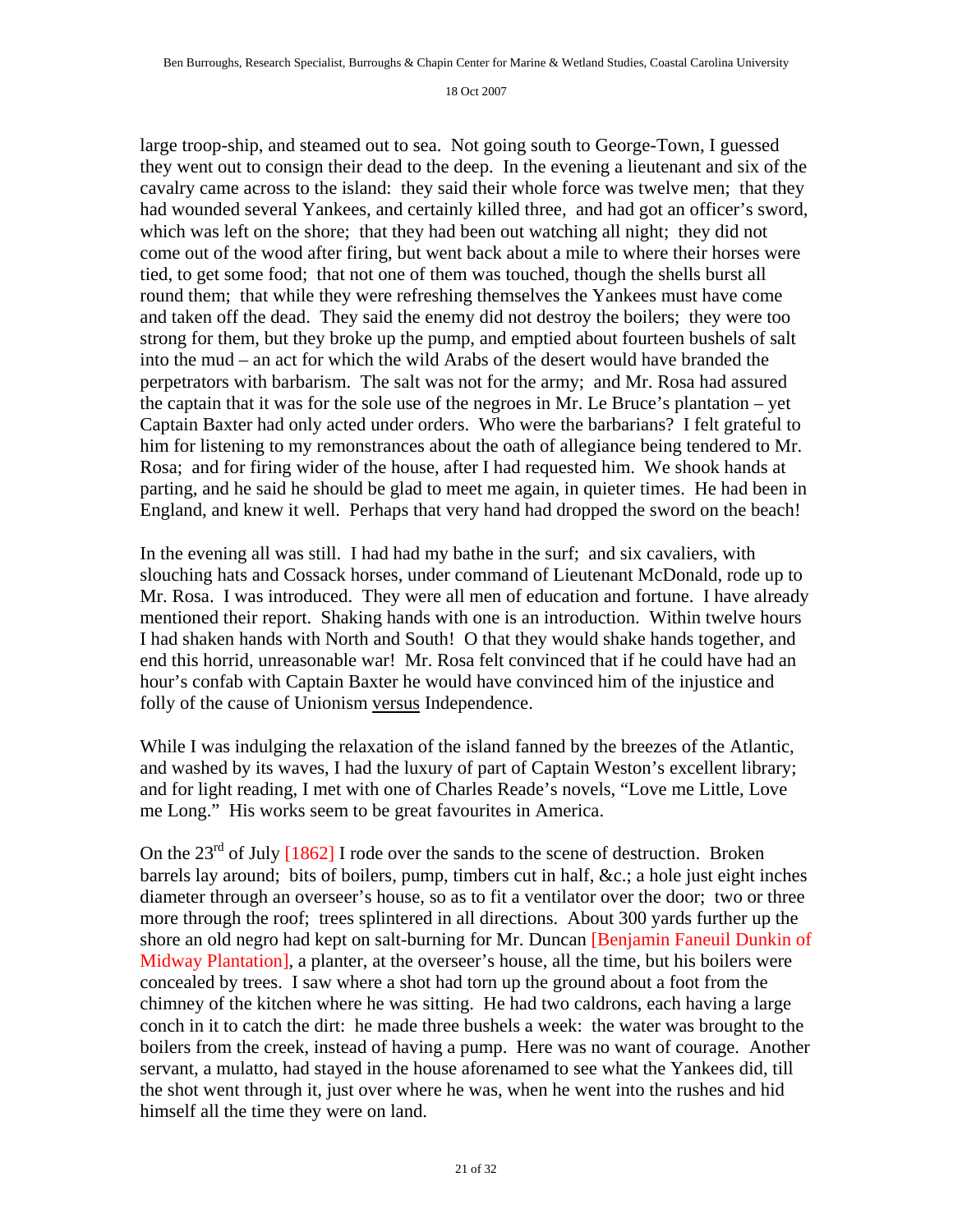A negro came over from North Island, having swum across to the main: he told us the Yankees gave them only a pint of rough rice each per day, and no means of pounding it  $$ so they were obliged to rub it between shingles. All would have got away again to their masters if possible; but they are guarded by sentries all day, and it was a long way to swim at night. There were many women and children. He confirmed the story of the child being thrown overboard. Hundreds had been decoyed away from their homes, he said, by promises of freedom and rewards, but they found they were "gulled."

We have potatoes here as fine as nay I ever saw in England, and no disease among them; they are ash-leaved kidneys. Mr. Rosa is now planting fresh seed to take up in November. Before he came the people hereabouts thought the soil would not grow "Irish" potatoes, and depended on importation from the North! The fruit-trees and vegetables are of the first order.

July  $24<sup>th</sup>$  [1862]. – The thermometer is steady at about 80 degrees for day and 78 degrees for night, when we sleep with windows open, and always a breeze from the sea. The latitude is 32 ½ degrees N., longitude 79 degrees W., from Greenwich. Though our kindred in America have taken many of their ways from the French, yet they keep the old English measurement of the world, counting from Greenwich.

Mr. Rosa is a clever overseer as well as catechist. He saw a field at Spartanburg, i.e., in the north part of the State, which only yielded five bushels of wheat per acre; he told the farmer to drain: he did so, and got forty bushels per acre. Another field was "worn out," and the custom is then to let it lie waste: the only tillage had been with what they call a "bull's tongue," a wooden plough. He said, "Soil it," *i.e.*, put a regular plough in with two mules. It was done, and a crop of thirty bushels per acre was produced the first year. The draining is done with fir poles, one placed on two, three feet under the surface.

Met a gentleman to-day who had given \$600 for a substitute for the draught. This same gentleman blamed the masters for leaving their plantations and negroes. Captain Baxter declared he did not wish to keep the negroes; if masters would take them back they might have them. Certainly the Northerners interfering with the negroes seems a great mistake. By "the Constitution" they are private property, and inviolable; but the whole moral atmosphere seems to have been tainted with false ideas about the negroes. While the Northerners will not sit in the same carriage with a free coloured person, they will violate the law to break his bondage; and a State has done this by its own State law! – e.g. Massachusetts years ago made it penal to deliver up a fugitive slave, the penalty being \$6000 fine and eight years in prison! How can the Union go on with such anomalies? If this war was waged for the sake of the negro, he, poor fellow, has had no benefit, and never will have benefit from it. If he gives himself up to the Northerners he is half starved. The Northerners are burthened with keeping them, and the masters are at a loss for their labour; so that three parties are injured and none benefited.

On the 25<sup>th</sup> of July [1862], St. James, we had Divine service in St. Mary's Church, and I baptized seven children, viz., one, the catechist's, and six of the negroes'.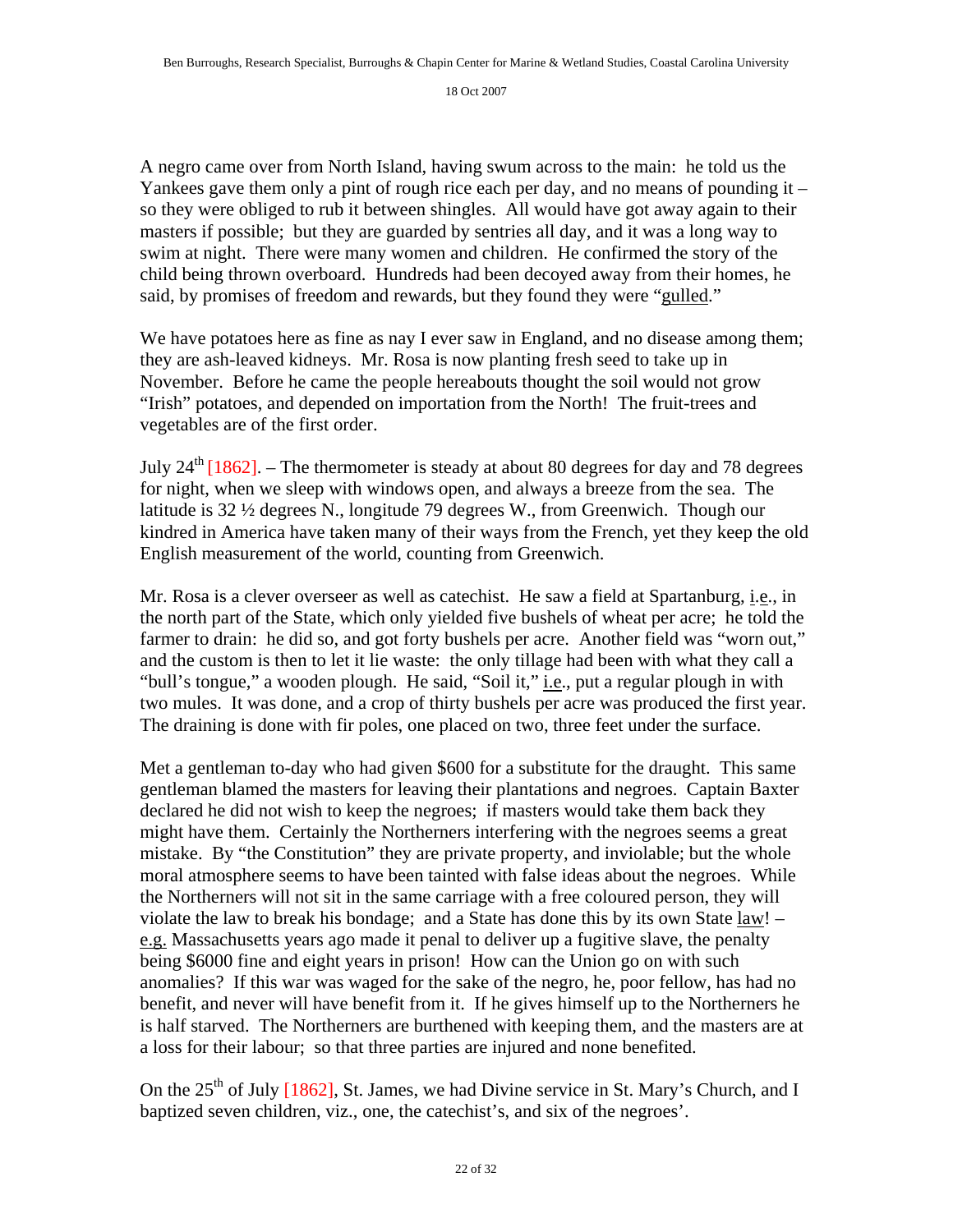July  $26<sup>th</sup>$  [1862]. – In my upper chamber, looking over the Atlantic, the negro boy Frank, about sixteen years of age, who is appointed to wait on me and take care of my horse, reads the alternate verses of the Psalms with me, and the 2<sup>nd</sup> Lesson, daily.

From all I hear, I have no doubt that if the South were "let alone," as they say, i.e., allowed to have self-government, not only would its vast resources be developed for the benefit of itself and the rest of mankind, but there would be schools for the negro children, marriages would be held binding, and children would not be sold away from parents. Gladly would employers of labour pay wages instead of hiring slaves. Many are the inconveniences to them from this kind of labour which are not found in the other. But the negro must first be led to understand the free position; and I believe the two abovenamed reforms are essential to such an understanding, viz., education and domestic ties. Then, when they are in a condition to feel they have something more than mere existence to work for, they will appreciate free labour.

On the  $26<sup>th</sup>$  of July [1862], sixth Sunday after Trinity, there was again a full congregation, and baptism of two white children, whose father had suffered from the Yankees taking his boat and nets, by which he earned his living.

Pawley's Island is about three miles long and 300 yards wide: the estuary dividing it from the mainland is covered with marsh grass, which is good fodder for cattle. This sand-hill island is covered with wild orange, dwarf cedar, and holly. There are no snakes, and it is a most healthy spot.

After service I met some negroes who had come form another plantation. They said they did not want to go to the Yankees, and they wished they would let them alone: by the blockade they made food and clothing so scarce that their masters could hardly provide for them. Salt had risen from seven to ten dollars per bushel on the coast, while before the war it was only half a dollar; molasses from twenty cents to four and five dollars a gallon. They said they were not slaves, but servants; that if a negro became free he must have a white man appointed by law to be his "guardian," because he did not know how to manage for himself. They pitied "poor free negroes," as they had not the constant protection that "servants" have. I read to them the words of Genesis xiv. 14, providing that Abraham had the same kind of servants; and they seemed quite pleased.

I could not administer the Holy Communion at St. Mary's Weehawkah, as the Sacrament plate had been taken away for safety. It would have been well if all the planters had done as Captain Weston did, i.e., openly explaining "the situation" to the negroes, and arranging for some known minister to officiate among them. Seeing how on each side of his estate raids had been committed, I felt as if St. Mary's, with its regular Divine service, was a guardian angel to Hagley, and kept the intruders off and the negroes true.

From what I have seen and heard, I think it is a pity the United States Government did not intrust the command on the coast to naval men; the military generals seem to have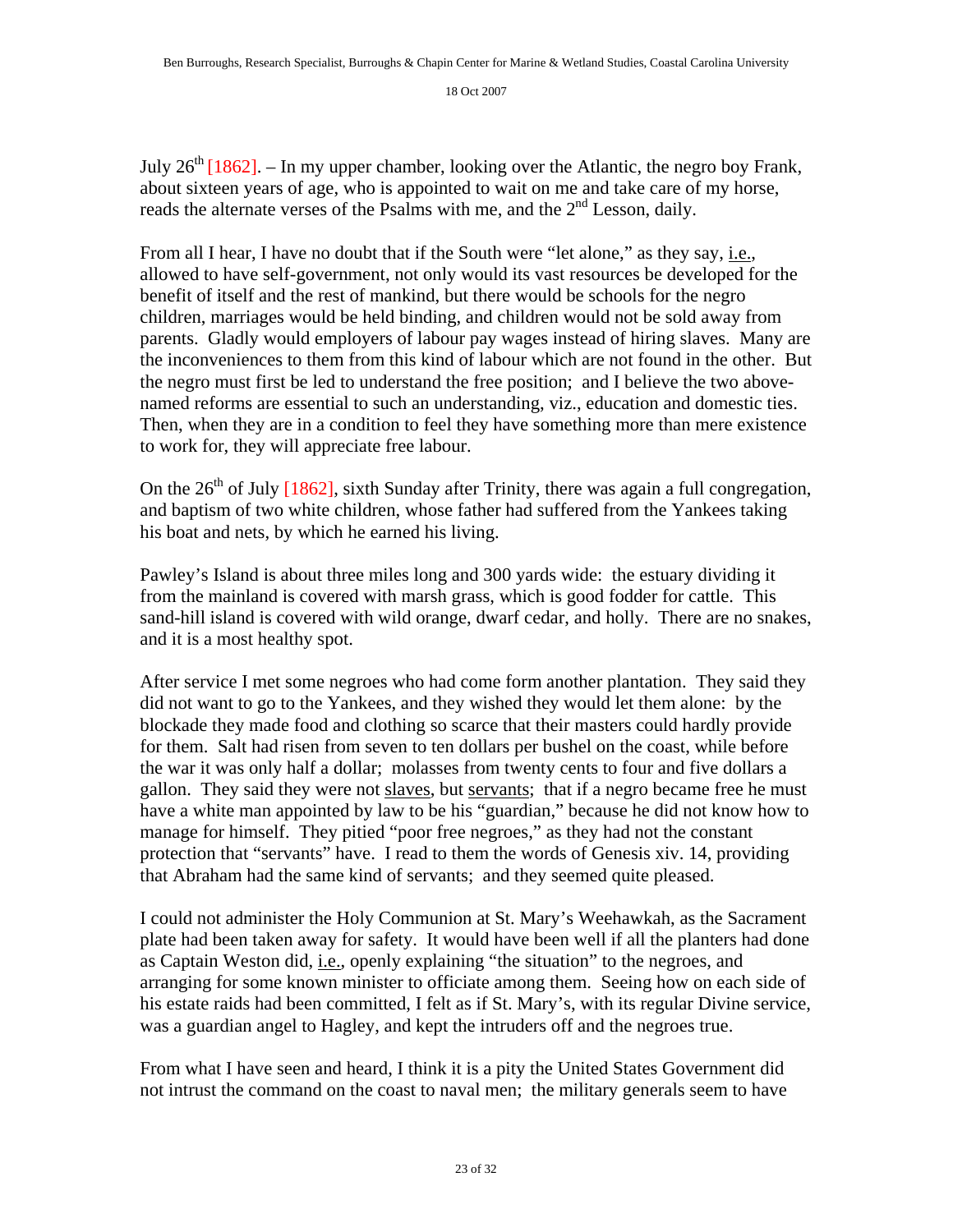been more without mercy and with esprit de corps, caught up from some other occupation, many of them lawyers or in trade – no soldiers.

Mr. Rosa was baptized in the Dutch Reformed Church, which has no bishops, but presbyters. In this church (which sprung up from reforms passing from England to Holland in the  $16<sup>th</sup>$  century), before sermon the preacher stretches forth his hands over the congregation, saying, "Grace, mercy, and peace from God our Father, and from the Lord Jesus Christ, be multiplied unto you, my hearers. Amen." He was married by an Anabaptist minister (on account of there being no Episcopalian one), who readily consented to use the marriage service of the Prayer-book -- which service, by-the-by, is considerably shorter than in ours, and much improved by certain sentences at the beginning being omitted; though I cannot think the omission of the Psalm, and of the order to proceed "from the body of the church" and "to kneel before the Lord's Table," for the blessing, is an improvement. [Pages 120-137]

Chapter VII Back to Conwayboro'

On the  $30<sup>th</sup>$  of July [1862] up at 2.40; breakfast of bread, stewed peaches, and "claber." This claber is quite a godsend in the absence of tea. It is simply "curds and whey:" a bowl of milk is put by in the evening, and by atmospheric operation becomes claber in the morning.

How fresh and beautiful it was to dash along the winding, noiseless road, the day gradually breaking forth, the dewdrops hanging on the varied and tangled woods of pine, oaks, maple, arbutus, cedar, magnolia, rhododendron, cypress, gum-tree, and bay! As we passed near the river we saw the masts of a Yankee gun-boat which was at anchor opposite a plantation belonging to Dr. [John] McGill [possibly Oregon plantation, in Horry District]. One of his men told me five servants had gone on board: he said "they were fools; they would soon be sorry for it; they were house servants," and, as he said, "foot to foot with massa," who treated them "too well;" they had everything they wanted; but they had been misled by his head servant, who was a "traitor."

July  $31<sup>st</sup>$  [1862]. – To-day at Conwayboro' the sun rises at 5.10 and sets at 6.50, but in England it rises at 4.10 and sets at 7.50; thus we have two hours more night to cool us here: there is no twilight.

I read in a newspaper some remarks on the boundary between the United States and Canada, alleging that in 1842 Lord Ashburton had been outdone by the Yankee; for the true boundary, as agreed on at the peace between Britain and the United States, was the watershed from the Western Mountains to Mars' Hill in Maine.

A chaplain of the Confederate army writes from Richmond that the estimated loss of the Confederate army during the five days' fight near Richmond was 15,000 killed and wounded, that of the Federals 20,000. The prisoners taken by the Confederates, sick, wounded, and well, 10,000; cannon, 80; muskets and rifles, 13,000.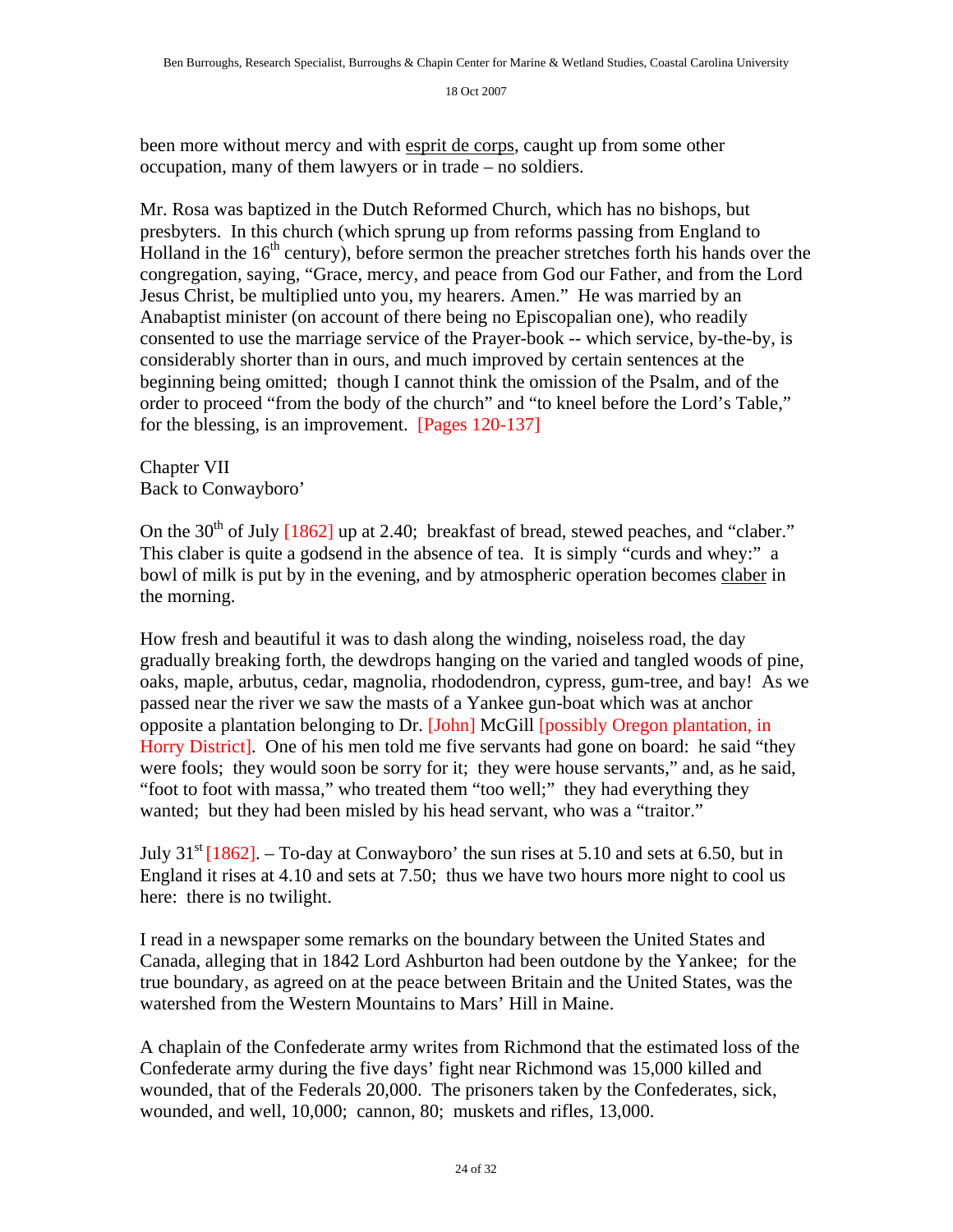August  $1<sup>st</sup>$  [1862]. – Thermometer at 7.30 A,M. 76 degrees; rose to 80 degrees at noon. Saw in a paper an order from Stanton [Edwin M. Stanton, Secretary for the US Dept. of War], authorising commanders to pillage and destroy private property. I see the dry pine points are now being collected in the woods; the ground is covered with this, which is called "trash;" it is used for bedding for horses and cattle, and makes good manure.

August  $6<sup>th</sup>$  [1862]. – Took tea at Mr. Beatty's [in Conwayborough]. To see how hospitably these kind people entertain, one would not suppose war was raging. How well the negro women bake and cook!

Mr. B. [Beaty] explained Stonewall Jackson's [CSA] great strategy to get to Richmond and reinforce  $[Gen. Robert E.]$  Lee with 50,000 men: he marched day and night 120 miles. Banks, Sheil, Fremont, and McDowell had all joined to give him battle in the Shenandooah valley. He left videttes and three or four regiments as a feint, marched to co-operate with Lee, and got up just in time on the  $25<sup>th</sup>$  of June. I find, all praise General McClellan [USA] for the way in which he managed his retreat. General *[Benjamin]* Huger [pronounced U-Gee], who had under him General [John B.] Magruder, was ordered to intercept the retreat of the Yankees, and got within sound of them; but they slipt away in the night, and next day Magruder's division of 40,000 men came on their position, strengthened by fifty siege guns and twelve batteries of field guns place in shape of a funnel, by the fire of which his attacks were three times repulsed, and time gained by the enemy to get off to the James River. By Tuesday, the  $29<sup>th</sup>$  of July, the whole Northern army had retreated thirty miles, and got under cover of gun-boats.

This State of South Carolina has wonderful soil: to look at its sand you would think it sterile, but now we have dishes of delicious peaches and figs; the latitude is about the same as Algiers. The soil must be good, for, slightly manured, it produces all fruits and vegetables: excellent apples, pears, figs, peaches, greengages, plums, grapes, strawberries, potatoes (sweet and Irish), peas, beans, okra, eggplants, tomata, rice, wheat, oats, maize, barley, rye, tea, coffee, flax, honey in abundance.

Thermometer rises now to 90 degrees. I observed, "It will be hot for the soldiers." An old man replied, "It is usual at this time of the year; we are about the latitude of Fez: our men don't mind it, they are used to it; if they were not in the army they would be out in the corn-fields all day at work; a fine hardy race they are!" And looking at a boy twelve years old, he continued, "All these boys are longing to be soldiers: at nine years old they all handle a gun, go into the woods and shoot squirrels, and many of them shoot better than their fathers." Then, as an instance of courage, it was told me a family at George-Town were roused up at night by a fire raging next-door: the grandmother went to wake up a boy ten years old (and a dear, clever little fellow is Tommy Morgan), and saw him kneeling down in his bed. She asked him what he was doing. "Praying," said he, "that God Almighty would spare our house." The house burnt down was only separated by a space of two feet, and this house was not injured; the family were Roman Catholic, half Irish and half French.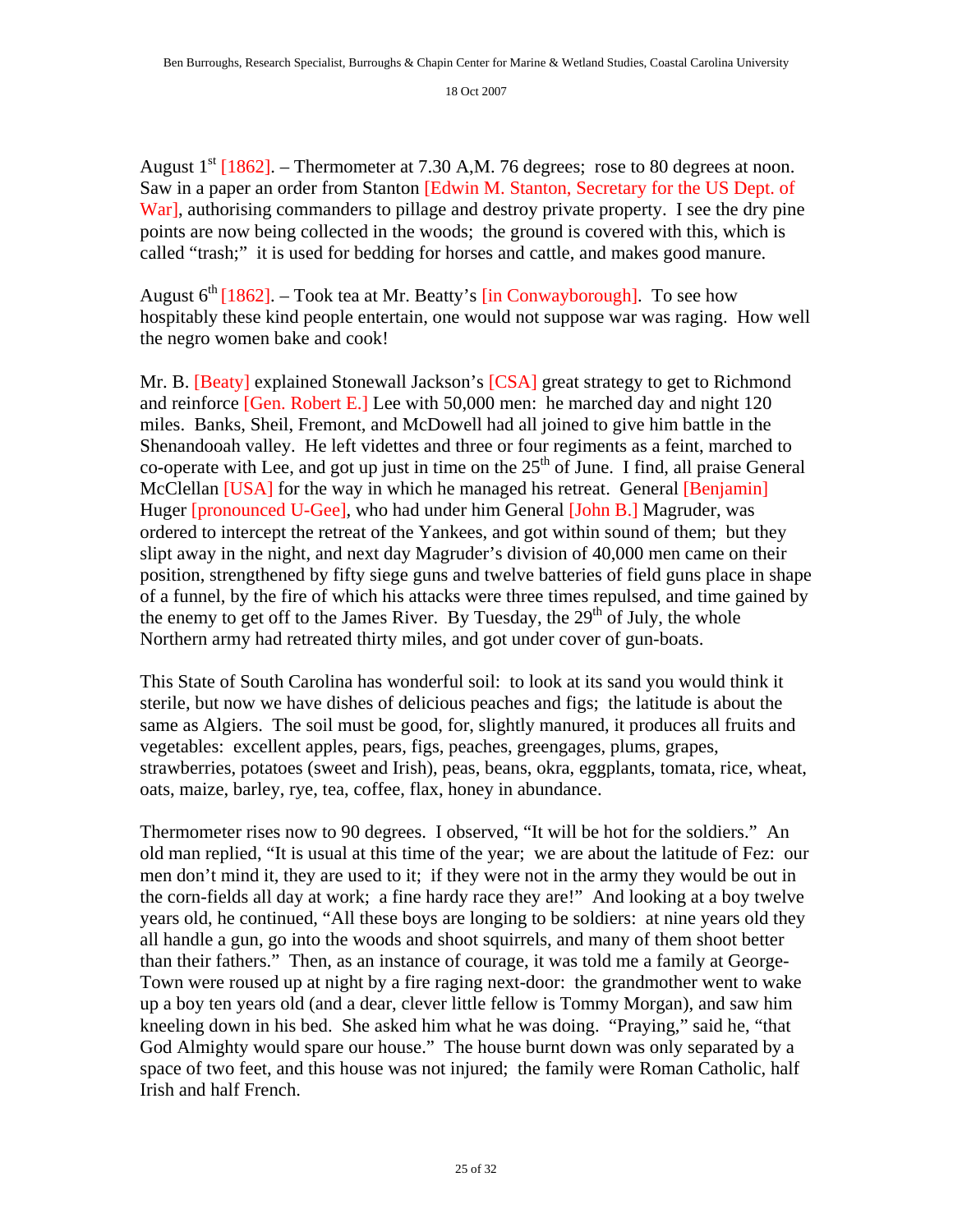On the 10<sup>th</sup> of August [1862], the 8<sup>th</sup> Sunday after Trinity, thermometer 96 degrees by day and 91 degrees by night; had Divine service in the Piazza at 7 A.M. and 7 P.M. – hot work; at 3, Mrs. Weston's class up for catechism, six boys and five girls. Several of the Methodists and Presbyterians came to our service.

The negroes sung out the hymns more heartily than the whites: there is no reserve in the negro in his worship. The Nonconformists evidently like the decency and order of the Church service; and as I have long preached unwritten sermons, they could not say the teaching was as that of "the Scribes."

Sermones scriptae would no more do for the black labourers than they do for the white. It seems strange that, while in France and America members of Parliament are allowed to read their speeches, but not so in England, the reverse is held as to pulpit discourses. I do not mean to advocate extempore, or unprepared, preaching as a custom; indeed, I find much more thought is engaged in preparing sermons unwritten than written. I would call them spoken, or viva voce sermons, instead of written ones. The pulpits in these churches are like platforms, in which two or three chairs are placed. A young man was preaching once in South Carolina, and a learned Anabaptist minister was sitting by him. When he began his sermon with the confession that he was quite "unprepared," "More" shame for you," said the doctor. Then he went on to say, "As I was coming along the text struck me." "Pity it had not struck you down," said the doctor.

In a pamphlet on Church Extension, which in 1840 I dedicated to Sir R. Inglis, I suggested to our English bishops that they should establish in each diocese a theological college, where candidates for orders should be obliged to study at least a year under the bishop's ken, so that he would know the character and qualities of his men; and that there, practice should be had in speaking sermons, exemplifying the excellent system in that respect which prevails in the college at Geneva. If colleges be required for the temporal army, surely they are for the spiritual, and it is proved that Oxford and Cambridge do not fully supply the need. As for the cures of souls, it would be well to take a thing from the Church in America, where every congregation has a committee for the church, something like "le conseil d'eglise" in France, composed of proprietors and chief men all belonging to the congregation, who should have the election of the incumbent under sanction of the bishop; thus putting an end to the iniquitous traffic in livings, whether for pecuniary or political motives. It is only wonder that when Englishmen have combined for many excellent purposes, they have never yet combined to get rid of this shameful and sacrilegious abuse. It would be well too if our Church in England would take a hint from her sister in America, and make good provision for the clergy and their families: surely our bishops might fairly bring this subject before the laity.

I baptized the infant daughter of Captain Weston's builder; he is called Renty, and his wife Josephine; their "title" is Tucker. Of course, when the negro domestic system, as advocated above, is adopted, these "titles" will all come out and be registered. The infant was called Dido. I can't account for the propensity for old classic names among them; is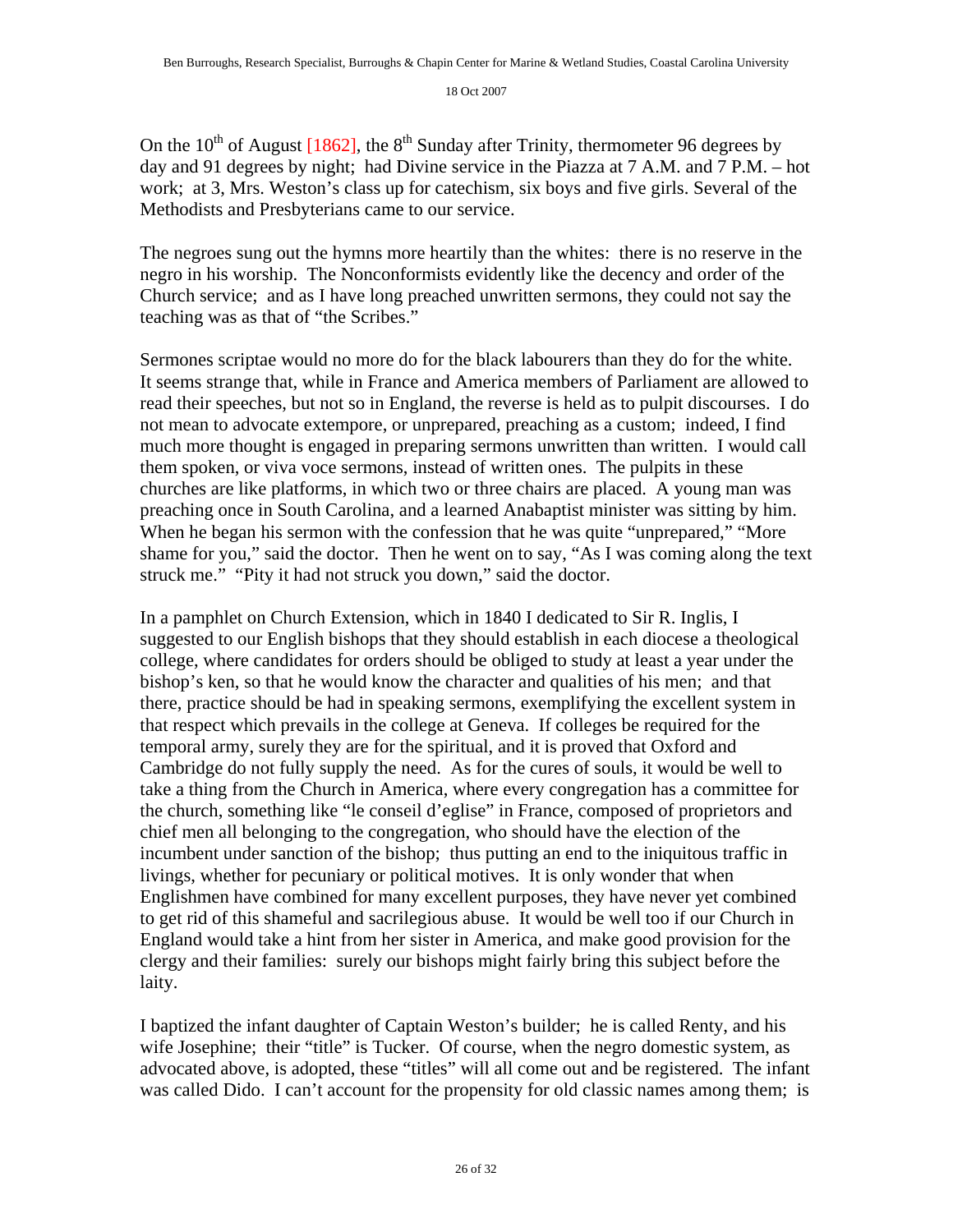it that the masters have been men of education, and put these names into their heads? They have also Venus, Juno, Chloe, Hector, Horace, and even Jupiter!

August  $12^{th}$  [1862]. – Thermometer at 10, 88 degrees; at 3, 91 degrees; at 9, 86 degrees. The negroes delight in this: the children go to sleep under the mid-day sun. The fine crops of corn, sugar-cane, and sweet potato, flourish under it and the heavy dews at night. The Charleston papers have the debates in our Parliament of the  $18<sup>th</sup>$  of July, on Mr. Lindsay's motion, concerning the Confederate States. Regrets are expressed that he did not postpone it till full particulars of the Federal defeat at Richmond were known, as then the power of the South would, they think, have made such impression that "Recognition" would have followed. Mr. Whiteside's speech is greatly admired. To-day we drove to a real farm, i.e., occupied by a tenant of a landlord, so that such tenure is already beginning in this new country.

August  $13^{th}$  [1862]. – Thermometer at 5.30 A.M., 81 degrees; at 6 P.M., 89  $\frac{1}{2}$  degrees. The papers report the heat as unusual, and not remembered so great by any living person. Notwithstanding the heat we take our drives after sunset; and whirled along in the light "buggy" by Saratoga and Equity, who trot about twelve miles an hour, we make a breeze as we go from house to house in the borough; for this is the time of visiting here, and the lady of the house sets before you a trayful of peaches, or an immense watermelon, green without and pink within, and a decanter of water fresh from the well. The papers state that in Georgia, on the  $23<sup>rd</sup>$  of July, at 4 P.M., a sword was seen in the heavens, having its hilt silver-white and blade red; size to the eye twenty feet long, pointing north-east. It is asserted here that last year, in July, before the battle of Bull Run, a similar sign was seen – an arm stretched out near the moon, holding a sword.

I determine to go to Richmond while the Senate and Congress are in session. On account of the heat Mr. Porter works his mail stage "buggy" by night. We left the borough at 10 P.M., the  $14<sup>th</sup>$  of August [1862], and a weary night it was in our cramped position; but the companionship of a South Carolinian country squire (every one is an esquire here) passed the time away, by his narrating how he hunted the red deer in the woods and swamps of the Wakamaw in the fall and spring of the year; how the wild turkeys were hunted (for they never talk about "going out shooting" – it is all hunting), the hunter imitating their call, and enticing them to him; and how, now and then, they come across a bear in the swamps. My companion's name was Session [Benjamin E. Sessions], and he was a member of the "State Convention;" an assembly, as he explained to me, only called out on grand emergencies, at the call of the House of Representatives, or State Legislature, who are judge of the need of "the sovereign voice" of the people being heard through this their chosen organ. By this means each State is enabled to act in its "sovereign and independent character." It was this Convention that passed the Act of Secession from the Union in April, 1861, as above stated; and this body, I was informed, so far amended the State Legislature of South Carolina as to appoint members of Council to assist the Governor of this State on account of the great pres of business arising from the war.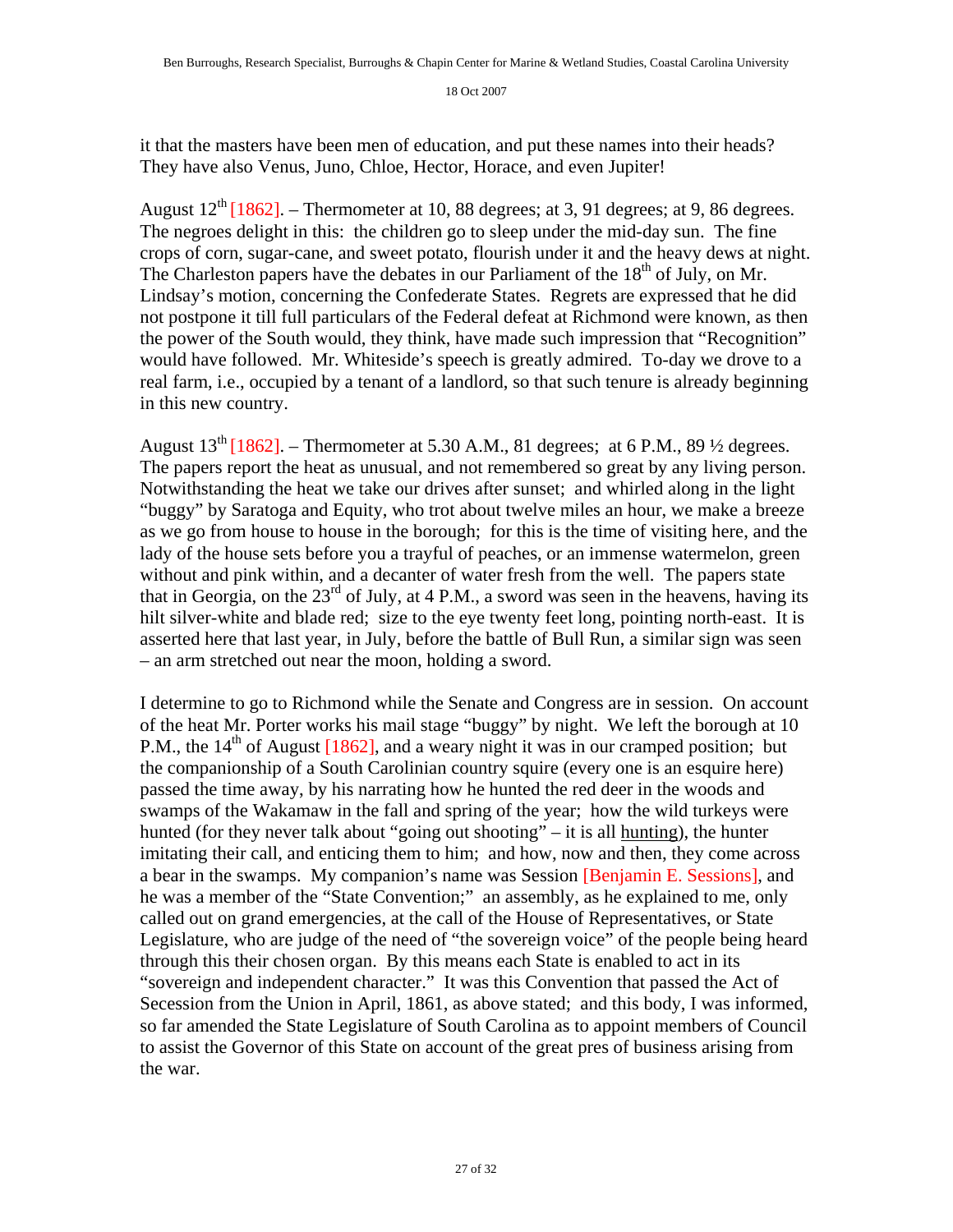At 10 P.M., the 15<sup>th</sup> of August [1862], the train left Fair Bluff, and reached Wilmington at 2 A.M.: the cars being full of soldiers, there was no seat to be got. The conductor walks up the centre passage and takes the tickets, or you can pay him without a ticket, showing the perfect trust which is placed in these officials.

An immense number of passengers bundled into the great steam ferry-boat over Wilmington River (Cape Fear River). There is no delay, the cry is "On to Richmond." We breakfast at Goldsborough, ...[Pages 138-147]

On the  $8<sup>th</sup>$  October [1862] I was again en route de sable, with my friend Mr. Porter, mail stage coachman. Well, Mr. Porter, many passengers lately? Answer: Yes, sir, "right smart." It was a warm day, yet a greyheaded man, aged 60, walked from Fair Bluff to within five miles of the Boro' [Conwayborough], carrying a full saddlebag and a can; he is a farmer on the coast, a regular tough-looking Englishman. He said the white people do all this sort of thing; they never get "sun-stroke" in the South, but there is plenty of it in New York. In the summer they take bark – the bark of the willow or hickory – to keep off fever.

On arriving at Conwayboro' I found the thermometer had sunk to 76 degrees by day. A letter was received from Captain Weston, giving an account of the taking of a fort from the Yankees; the name was Mumfordsville, in Kentucky. He commanded four companies of skirmishers, who received a long and heavy fire of canister, but none were hurt; the place capitulated, and 4,500 men were paroled, and their arms were on the same day handed over to 4,500 Kentuckians.

At Conwayboro' I found a letter for me from the negro driver at Winnsboro'. Here it is: -

"Winnsboro', Sunday, September 21, 1862.

# Dear Mr. Mallet,

 I have not got any directions from the men since you left, and I thought I would write and let you know a bout it. [Referring to some of the negroes being charged with helping themselves to bacon.] I was trying to find out, but I cannot find out anything a bout it. All is well since you left heare."

# "My dear Mistress,

 I take this opportunity of writing you a few lines to let you know that we are all well at present, and I hope when this reaches you it will find you and all the rest in the enjoyment of good health. We stand very much in need of salt, as we are out. Mr. Callcutt says theire isent any to be had. The Meat which you sent on to us we have not receved as yet. We are very thankfull to you for allowing us more meat for our allowance when we receive it. We expect to commence picking cotton to-morrow, if the wether permit. I will be very glad to heare from you as soon as you heare from Master. I received the 8 dollars from Mr. Mallet which you sent me, and am very thankful to you for it. We are all getting on very well at present, but I don't know how longe it will continue to be so, but I trust it will be all the time. I am very sorry that they did not make a confession to Mr. Mallet when he was here, and I cannot get that any satisfaction from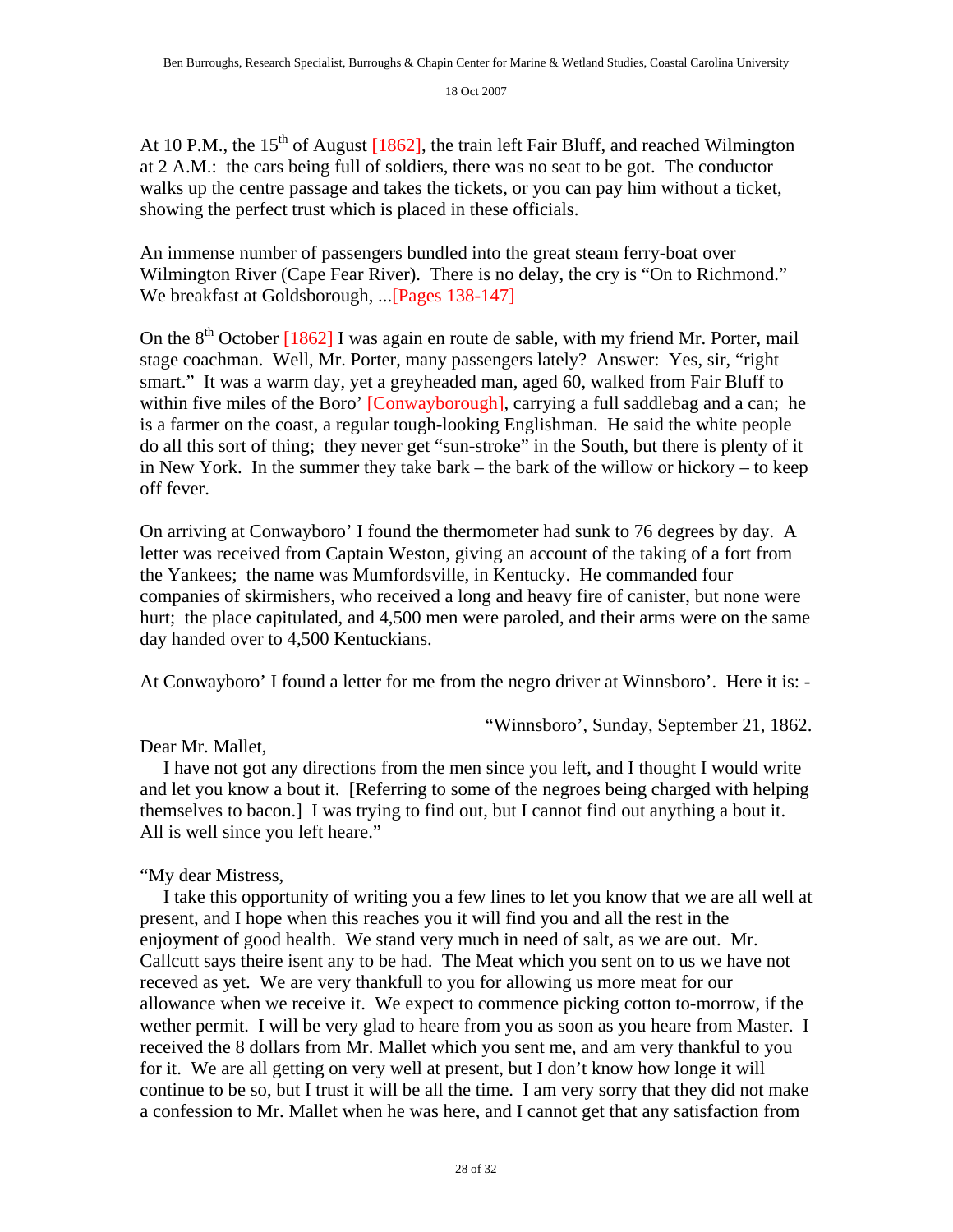them myselfe. I hope, dear Mistress, I hope to heare from you very soon. No more at present. I am your ever faithfull servant,

Anthony Westun."

Mrs. Weston and myself went to tea with Mr. Morgan and his family, refugees from George Town. He is an Irishman, and a very enterprising merchant. He says, the South wants emigrants from Europe to set up factories and open mines; there is abundance of iron in North Carolina and Tennessee, but the mines are rudely worked; scientific workmen are wanted. Twenty-eight miles north of Charlotte, in North Carolina, there are mines of iron, copper, and lead, provisions abundant and climate good.

The  $11<sup>th</sup>$  October [1862], being Saturday, Mrs. Weston gives out grain, &c., to the "field" hand." The women carry by toting (i.e. on the head) 1  $\frac{1}{2}$  bushel. No doubt, this "toting" accounts for their remarkably upright figures; each adult male and female had one peck of clean rice, and half a peck to each child; sometimes cornflour is given instead. As soon as a child is born, the mother has half a peck a week for it; they can lay by plenty for their poultry and pigs. Meat is given out to the field labourers three times a week, in such quantities that every family may have meat daily; honey, sugar, and salt were also given out.

This  $11<sup>th</sup>$  October [1862] we have a gale of wind; the pine forests all around roar like the sea; lightning, thunder, and rain – what they call here "battle rain." It is the day the Northern fleet departs from Hilton Head. Where is it bound? – no one knows.

Conwayboro' has now a pleasant climate; we have no daisies in the grass, but, just as in June, we have the thrush, the blackbird, and the nightingale's song in the woods, and all from the mocking-bird. Was it to cheer the Saxon emigrant in his hard-earned log hut that Dame Nature provided this wonderful bird? And while our birds are mute the mocking-bird still sings, and the Anglo-American race sit in their piazzas cheered by the varied song.

October  $12^{th}$  [1862],  $17^{th}$  Sunday after Trinity. – Heavy rain; several of the Boro' families had agreed to attend our house Divine Service, and among them some Roman Catholics; but the weather kept all at home. The Holy Communion was administered to the family; several negroes received with great devotion. I preached to them on Solomon's Song, viii.7: "Many waters cannot quench love, neither can the floods drown it."

Dr. Harrell [Dr. Joseph F. Harrell], the medical man here, has much ability; he considers that the Confederates driving back the Federals from Richmond warrants recognition from Foreign Powers. The Government has shown its stability. Dr. Harrell studied medicine in the North. In 1854 he was at Castleton. [Dr. Harrell's office was on Main Street in Conwayborough. It is now located at 903 Third Avenue in Conway and is currently owned by the Horry County Historical Society and is used by the City of Conway as the city's Visitor Center]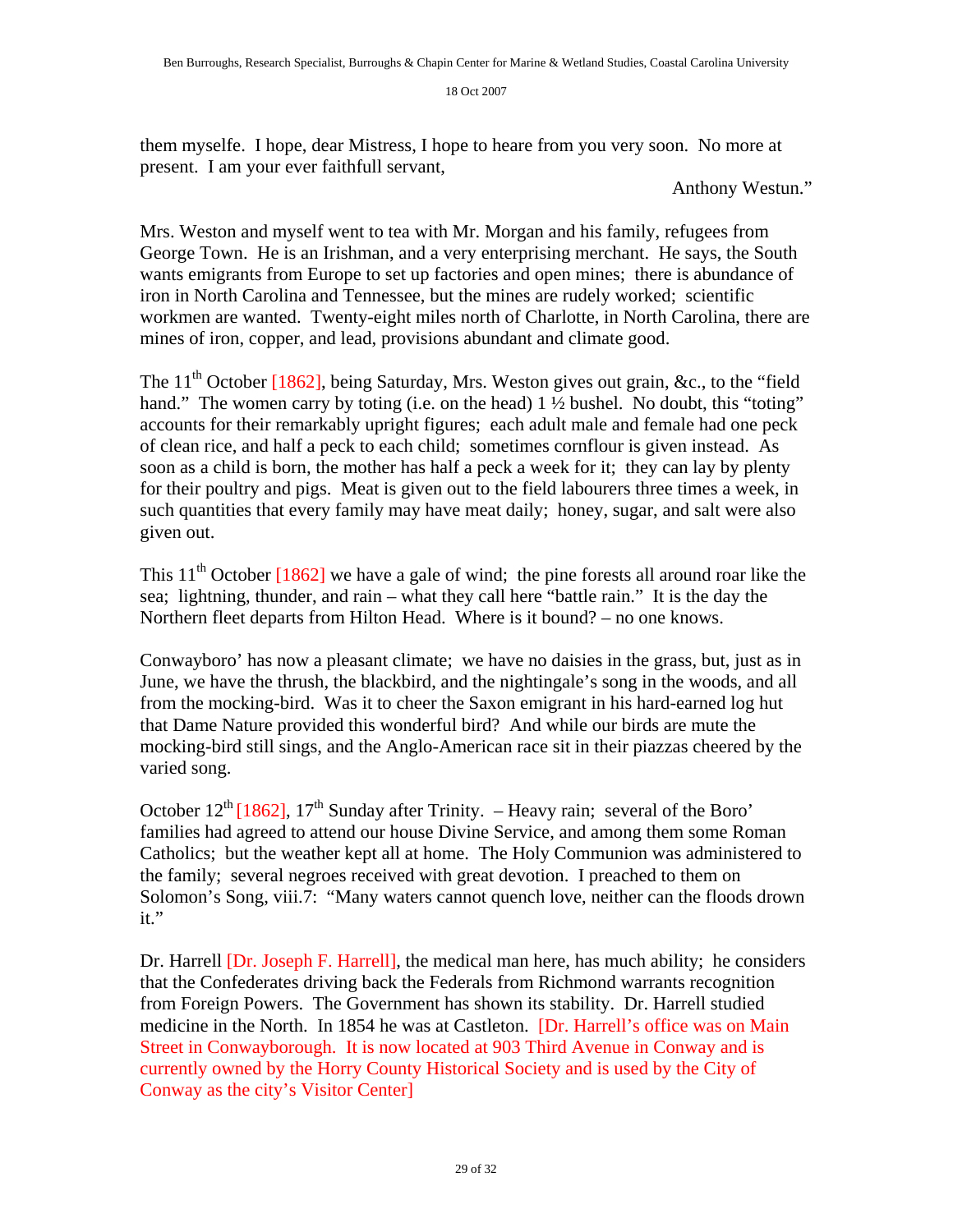"Judge Howe was there, and a Mr. Hall was at Prospect Hill, near White Hill. These gentlemen were friends of the family of Mrs. Beecher Stowe, who was left badly off. This lady had traveled in the South, where few Northerners ever go, excepts it be to settle there; she had written notes about the slaves. Judge Howe concluded, as an abolitionist and universalist, to make out a book, and employed Hall, a clever hand, to write it. He called it "Uncle Tom's Cabin," a fiction on the said notes: it was agreed to bring it out under Mrs. Beecher Stowe's name. Hall was to be paid for writing, and Judge Howe was to give Mrs. Beecher Stowe part of the profits, which immensely exceeded all their expectations, and proved fortunes to them both. A conscientious Methodist minister in the same district, feeling that false impressions would be made by the book, wrote a pamphlet to counteract it; but he was threatened with dismissal from his congregation, and the pamphlet was quashed."

"The teaching of ministers and of Sabbath-school scholars all through the North was forced to include anti-slavery; also setting forth the Southern States as in a miserable state of ignorance, darkness, and destitution, all owing to the "awful" and "cursed institution." No minister was reckoned fit for a call to a flock except he would bring this into public prayer; it was also lugged into the prayer at all public religious meetings. In these prayers they were openly to denounce slavery, and pray that the eyes of the South might be opened to see their sin and emancipate their slaves; yet all the while these people were totally ignorant of the condition of the black people, for the Northern people never come to travel in the South, only to settle and invest, and then they become zealous pro-slavery Southerners. The only travellers south are the English, and they have been very few. Those who have written of the South have shown that the condition of the slaves is good, e.g., Mr. Surtees, in the "Monthly Magazine;" Meeers. Oliphant and Fergusson, in "Blackwood;" Mackay, in "The Western World;" Featherstonehaugh, and the Honourable Miss Murray."

October  $15^{th}$  [1862]. – We are glad to have fires. Thermometer 66 degrees to 68 degrees. Here is the old hearth with its brass-headed dogs and blazing wood fire. The negroes have all got their supply of warm clothing, shoes and blankets. I baptized Carietta, the infant daughter of Curtis and Elvina Clewis. These people had only been with Baptists. I read portions of the Scriptures concerning baptism. They were anxious for their child to be baptized: like many others here, they wished to become acquainted with the Church of England, and were well disposed to join it as a Scriptural institution.

The uncle, Sylas Todd, is a blacksmith and farmer; he is growing an acre of rice on upland, dry; the crop will be full thirty-five bushels. He considers the rice grown on the upland is, if carefully cultivated, fuller in grain than on wet land.

Though rice is such a staple food of this country, and a food so much depending on its preparation by "the cooking animal," it is strange that the more approved East Indian mode of cooking it has not superseded the insipid long-boil-mash operation, and in the hopes of in some measure improving on this, and enhancing the value of one of the most nutritious of grain, I here transcribe the recipe: --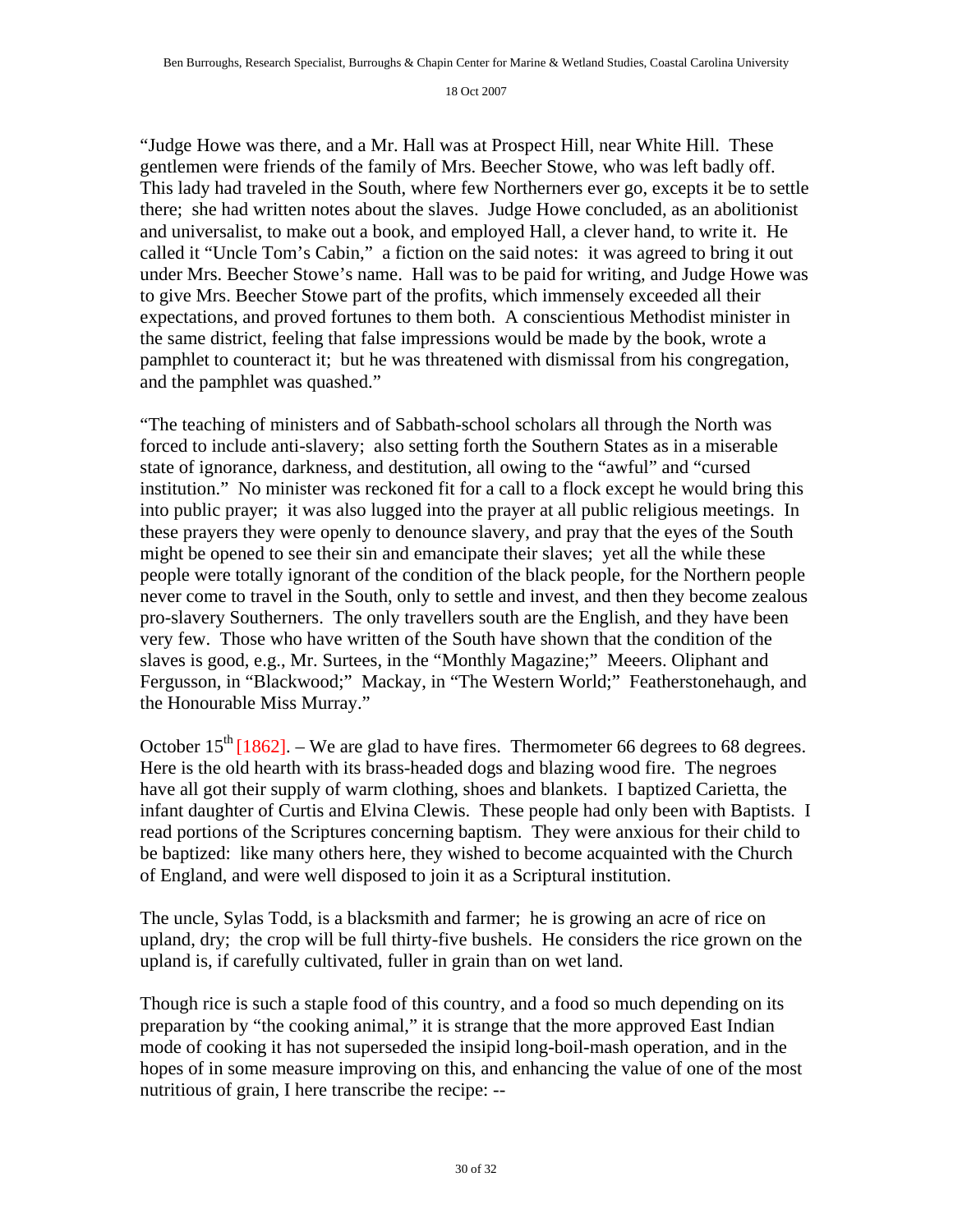"Into a saucepan of two quarts of water, when boiling, throw a table-spoonful of salt, then throw in one pint of rice after it has been well washed with cold water; let it boil twenty minutes; throw it out on to a colander, and strain off the water; when the water is well drained off put the rice back into the same saucepan dried by the fire, and let it stand near the fire some minutes, or till required to be dished up." Thus the grains will appear separate, and not mashed into a pudding."

The least bit of fresh butter mixed up with it in your plate makes it most acceptable to the palate without accessories, and very wholesome and nourishing. I have seen how the animals running dak in India work on it, and in my hog-hunting expeditions there, I always "stocked the garrison" with rice.

Cotton yields in South Carolina about 400 lbs. picked, per acre, i.e., one bale, for which Government gives 17 cents per lb.  $= $68$  for an acre  $= 14$ lbs.3s.4d.; but in Mississippi cotton grows twelve feet high , and yields 8000 lbs. an acre.

Dr. Harrell informs me the Wakamah Belt, i.e., the space between the river, which runs almost parallel to the sea for many miles, is sixty miles wide. There is never any typhoid fever: quinine is needed against ague, or, as they call it, "chill and fever." They now use barks of willow, &c. Quinine comes from Peru; its discovery is curious. In a certain district the people never had ague, and it was found they drank water from cisterns where the chinchona-trees grew. Some doctor then had the leaves prepared, and hence quinine – a blessing to the human race.

October  $17<sup>th</sup>$  [1862]. A letter from Captain Weston told us that General Bragg's army had marched 300 miles in seventeen days (in twelve marching days), from Harrison's Landing, on the Tennessee River, to Bardstone, in Kentucky, thirty miles from Louisville.

Through the kindness of Mr. Molyneux, I had ascertained the sailing days of the Cunard steamers, and I fixed on the  $5<sup>th</sup>$  of November, the "Australasian," reckoning to return to my flock at Ardeley after six months' absence. From all I saw around me a blessing had been on my "Errand to the South." The lady who had been cast down with anxiety and sadness was not buoyant with hope. Her husband had been chosen M.P. for George Town, which would entitle him to furlough. Yet painful was my leave-taking – the negroes were much affected – the feeling was mutual.

On the  $18<sup>th</sup>$  of October [1862] my compagnons de voyage were Mr. Swinnie, a shoemaker, who had left Ireland in 1858, and was settled at Marion, and a coachbuilder of Charlotte, who had been on the coast burning salt – it took 300 gallons of sea-water to make one barrel of salt. Land about Charlotte in North Carolina is very productive; their cows are kept as horses in stalls. At Fair Bluff met Dr. Frincke [Frink], who has a plantation near Little River, South Carolina, in All Saints parish; he agrees with me that the parish is too large. Here is work for the Church Convention of the South, who has no need to wait for an Act of Parliament to "lengthen her cords, strengthen her stakes, and spread out her curtains." Hundreds of thousands are fighting for their country; let the